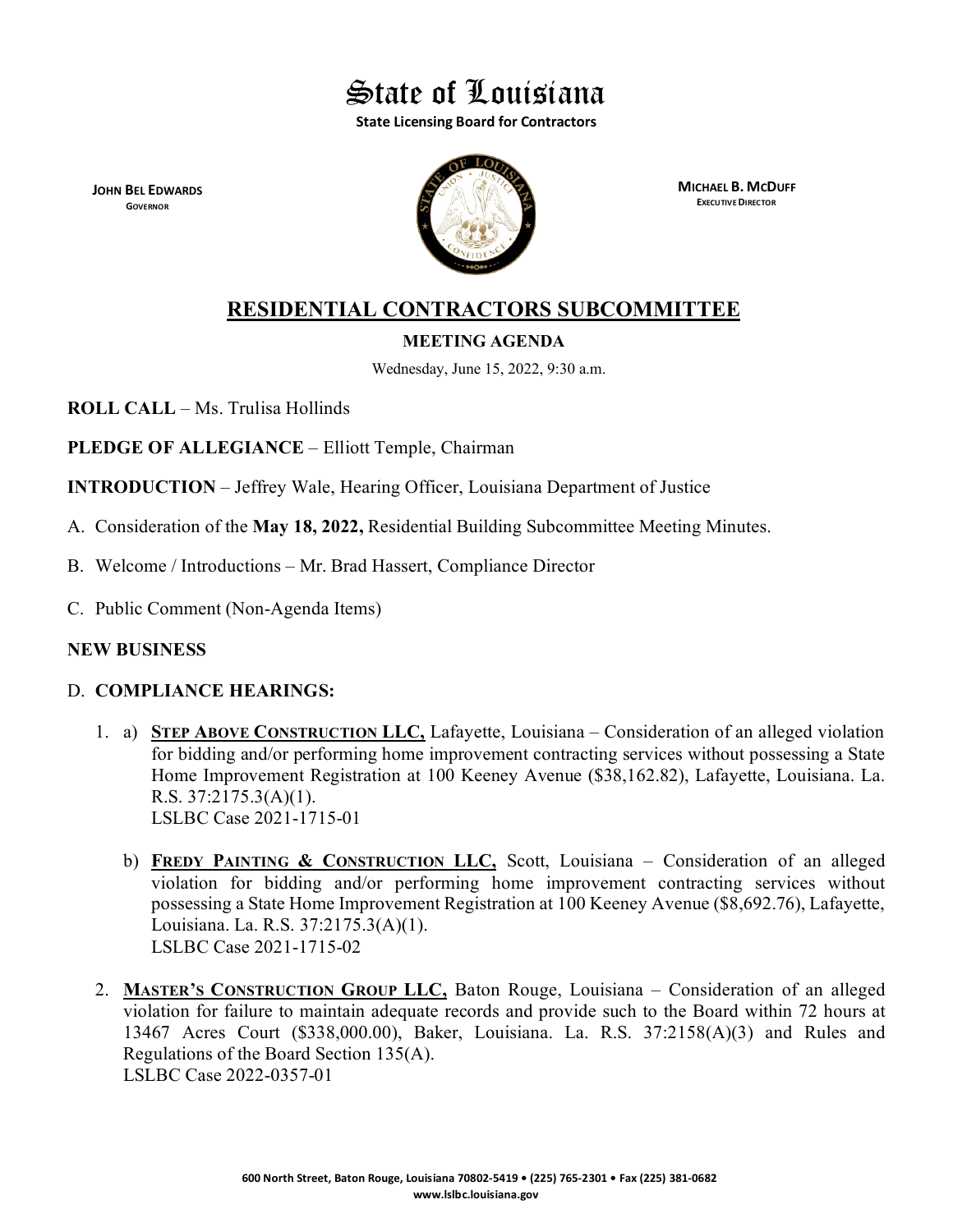- 3. **R. S HOMES LLC,** Donaldsonville, Louisiana Consideration of an alleged violation for abandoning or failing to perform, without justification, any contract or project engaged in or undertaken by a registered home improvement contractor or deviating from or disregarding plans or specifications in any material respect without the consent of the owner at 3157 Desaix Boulevard (\$71,000.00), New Orleans, Louisiana. La. R.S. 37:2175.3(A)(2). LSLBC Case 2021-1795-01
- 4. **S & TS AFFORDABLE FOUNDATION LLC,** Lafayette, Louisiana Consideration of an alleged violation for bidding and/or performing home improvement contracting services without possessing a State Home Improvement Registration at 405 Breton Drive (\$8,058.37), Lafayette, Louisiana. La. R.S.  $37:2175.3(A)(1)$ .

LSLBC Case 2021-2052-01

- 5. **WILLIAM MARTINEZ DBA WILLIAM MARTINEZ CONSTRUCTION DEMOLITION,** Houston, Texas Consideration of an alleged violation for bidding and/or performing residential construction work without possessing a State Residential Building license at 1703 Legion Street (\$92,000.00), Lake Charles, Louisiana. La. R.S. 37:2167(A). LSLBC Case 2021-1999-01
- 6. **ALEXIS CONSTRUCTION LLC,** Abbeville, Louisiana Consideration of an alleged violation for bidding and/or performing home improvement contracting services without possessing a State Home Improvement Registration at 1803 Enterprise Boulevard (\$40,138.00), Lake Charles, Louisiana. La. R.S. 37:2175.3(A)(1). LSLBC Case 2021-0534-01
- 7. **GARLAND MORGAN,** Shreveport, Louisiana Consideration of an alleged violation for bidding and/or performing home improvement contracting services without possessing a State Home Improvement Registration at 3707 Royale Place (\$31,891.10), Keithville, Louisiana. La. R.S. 37:2175.3(A)(1). LSLBC Case 2021-1103-01
- 8. **TEXAS SUN VALLEY RENOVATIONS, INC.,** Houston, Texas Consideration of an alleged violation for bidding and/or performing residential construction work without possessing a State Residential Building license at 1105 East Burton Street (\$104,128.72), Sulphur, Louisiana. La. R.S. 37:2167(A). LSLBC Case 2021-0933-01
- 9. **JSRC LLC,** New Orleans, Louisiana Consideration of an alleged violation for bidding and/or performing home improvement contracting services without possessing a State Home Improvement Registration at 232 Remy Drive (\$8,000.00), LaPlace, Louisiana. La. R.S. 37:2175.3(A)(1). LSLBC Case 2021-1902-01
- 10. **CHRISTOPHER WALLACE DBA GOOD VIBES CONSTRUCTION,** Ponchatoula, Louisiana Consideration of an alleged violation for bidding and/or performing home improvement contracting services without possessing a State Home Improvement Registration at 3628 Cypress Street (\$28,150.00), Metairie, Louisiana. La. R.S. 37:2175.3(A)(1). LSLBC Case 2021-1667-01
- 11. **RELAX POOL & SPAS L.L.C.,** Picayune, Mississippi Consideration of an alleged violation for bidding and/or performing residential construction work without possessing a State Residential Building license at 565 Laroussini Street (\$51,949.00), Westwego, Louisiana. La. R.S. 37:2167(A). LSLBC Case 2021-1730-01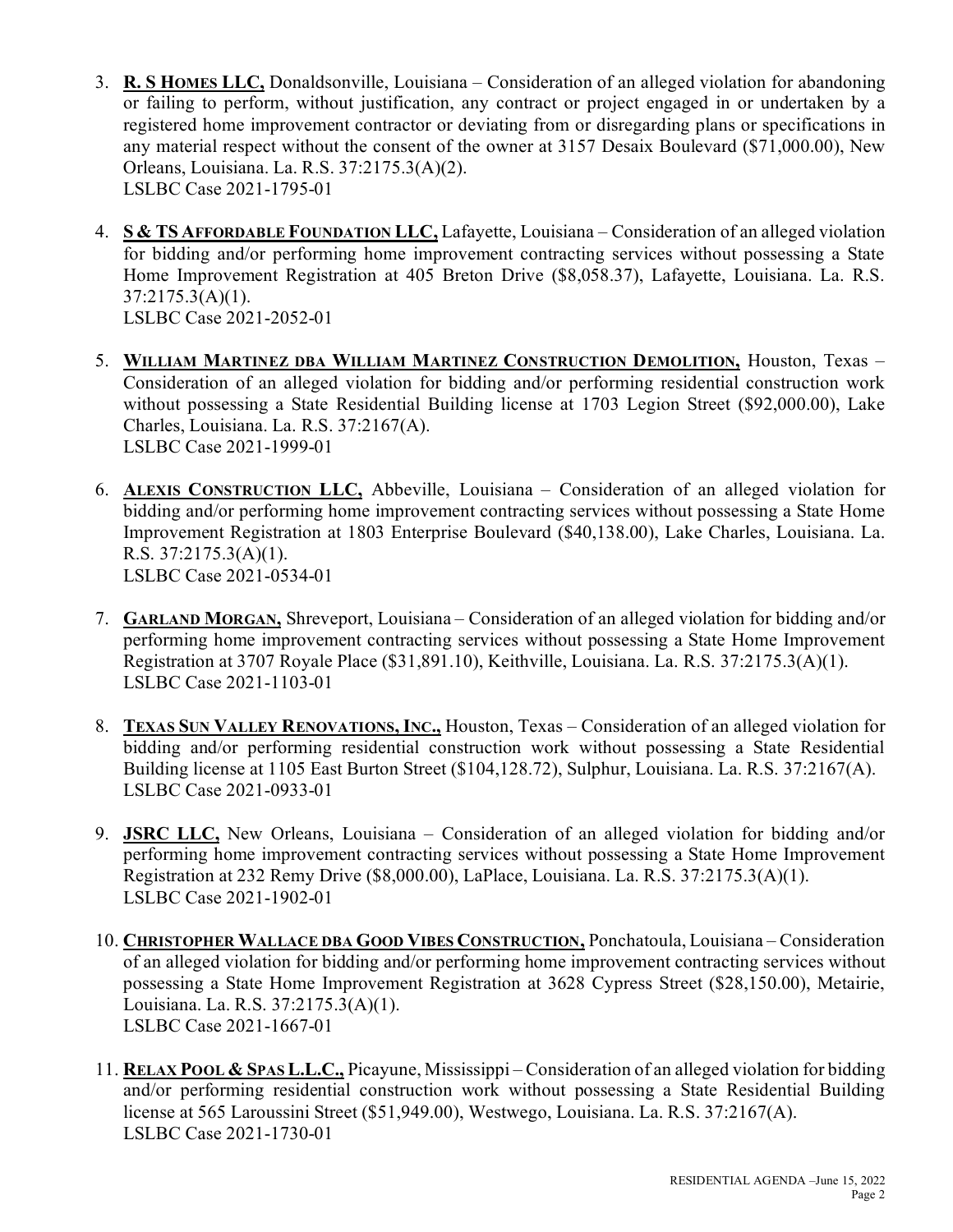- 12. **JOE BENNETT D/B/A BENNETT HOME SOLUTIONS,** New Orleans, Louisiana Consideration of an alleged violation for bidding and/or performing home improvement contracting services without possessing a State Home Improvement Registration at 548 Willowbrook Drive (\$9,500.00), Gretna, Louisiana. La. R.S. 37:2175.3(A)(1). LSLBC Case 2021-1806-01
- 13. **SK & H CONSTRUCTION LLC,** Vinton, Louisiana Consideration of an alleged violation for bidding and/or performing residential construction work without possessing a State Residential Building license at 6 Harmon Road (\$128,347.97), Sulphur, Louisiana. La. R.S. 37:2167(A). LSLBC Case 2021-1594-01
- 14. **JEFF MICHALK D/B/A SPARKY'S A/C & ELECTRICAL,** Anacoco, Louisiana Consideration of an alleged violation for bidding and/or performing home improvement contracting services without possessing a State Home Improvement Registration at 1505 Aaron Street (\$13,500.00), Leesville, Louisiana. La. R.S. 37:2175.3(A)(1). LSLBC Case 2021-1587-01
- 15. **BLUE WING BUILDERS, LLC,** Lafayette, Louisiana Consideration of an alleged violation for permitting the contractor's license to be used by another when the other contractor does not hold a license for the classification of work for which the contract is entered at 100 Tasvo Trail (\$55,582.50), Lafayette, Louisiana. La. R.S. 37:2158(A)(5). LSLBC Case 2021-0937-03
- 16. **TRUE AMERICAN ROOFING LLC,** Jennings, Louisiana Consideration of an alleged violation for bidding and/or performing home improvement contracting services without possessing a State Home Improvement Registration at 1313 West Division Street (\$11,550.00), Jennings, Louisiana. La. R.S.  $37:2175.3(A)(1)$ . LSLBC Case 2021-0911-01
- 17. **RODDY FLUITT D/B/A FLUITT CONSTRUCTION,** Columbia, Louisiana Consideration of an alleged violation for bidding and/or performing home improvement contracting services without possessing a State Home Improvement Registration at 4927 Highway 4 East (\$12,867.69), Columbia, Louisiana. La. R.S. 37:2175.3(A)(1). LSLBC Case 2021-0384-01

# E. **STATUTORY CITATIONS:**

|                | Company                                                   | <b>Statutory</b><br><b>Citation</b>         | <b>Citation</b><br>Payment |
|----------------|-----------------------------------------------------------|---------------------------------------------|----------------------------|
|                | Steven E. Purcell d/b/a Purcell Roofing                   | La. R.S. $37:2175.3(A)(1)$                  | \$500.00                   |
| $\overline{2}$ | JR Home Improvement Services LLC                          | La. R.S. $37:2175.3(A)(1)$                  | \$500.00                   |
|                | Cajun Mud Slingers LLC                                    | La. R.S. $37:2175.3(A)(1)$                  | \$500.00                   |
| $\overline{4}$ | Reliable Pools LLC                                        | La. R.S. 37:2167(A)                         | \$500.00                   |
|                | Eagle Construction Inc                                    | La. R.S. 37: 2158(A)(3), RR 133(A); 2167(A) | \$500.00                   |
| 6              | Pac Ventures Inc d/b/a America's Swimming<br>Pool Company | La. R.S. $37:2167(A)$                       | \$500.00                   |
|                | Acadian Remodeling, LLC                                   | La. R.S. $37:2167(A)$                       | \$500.00                   |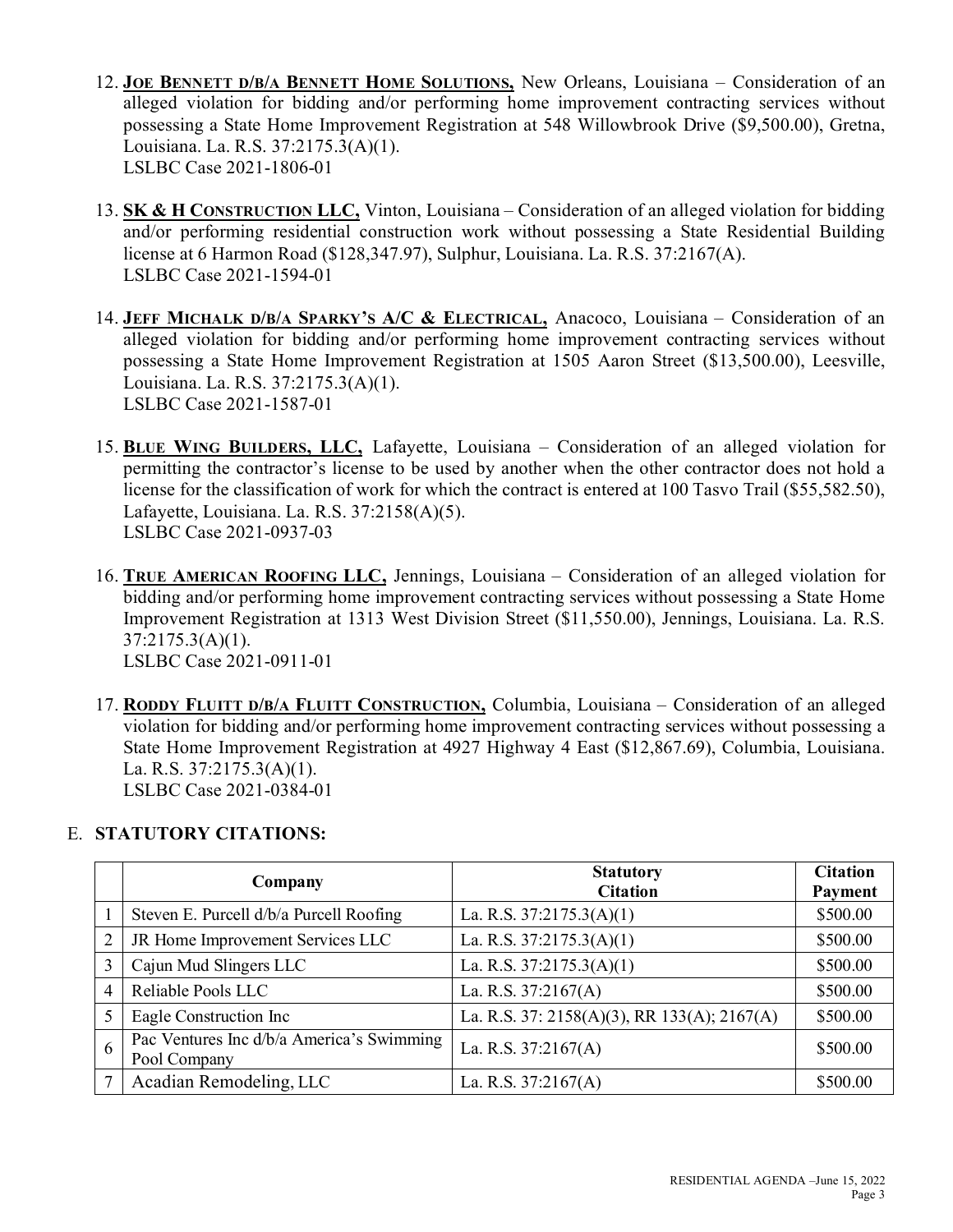## **OLD BUSINESS**

# F. **COMPLIANCE HEARINGS/CONTINUANCES:**

- 1. **JUDSON TERRELL D/B/A TRC AND/OR TRC CO,** Bay City, Texas Consideration of an alleged violation for bidding and/or performing residential construction work without possessing a State Residential Building license at 115 Daniel Lane (\$214,829.85), Lake Charles; and for bidding and/or performing home improvement contracting services without possessing a State Home Improvement Registration at 644 Tori Lane (\$62,542.21), Sulphur, Louisiana. La. R.S. 37:2167(A) and 2175.3(A)(1). LSLBC Case 2021-0437-01
- 2. **JUDSON TERRELL D/B/A TRC CO,** Bay City, Texas Consideration of an alleged violation for bidding and/or performing home improvement contracting services without possessing a State Home Improvement Registration at 412 Glover Street (\$45,980.92), Lake Charles, Louisiana. La. R.S.  $37:2175.3(A)(1)$ . LSLBC Case 2021-0935-01
- 3. **JUDSON TERRELL D/B/A TRC CO,** Bay City, Texas Consideration of an alleged violation for bidding and/or performing residential construction work without possessing a State Residential Building license and for bidding and/or conducting mold remediation without possessing a mold remediation license at 115 Briar Lane (\$255,663.85), Lake Charles, Louisiana. La. R.S. 37:2167(A) and 2185(A). LSLBC Case 2021-1434-01
- 4. **JUDSON TERRELL D/B/A TRC CO,** Bay City, Texas Consideration of an alleged violation for bidding and/or performing residential construction work without possessing a State Residential Building license at 4624 Sheryl Lane (\$197,482.13), Lake Charles, Louisiana. La. R.S. 37:2167(A). LSLBC Case 2021-0952-01

## G. **REQUESTS FOR REHEARING:**

1. **NDRC RESTORATIONS LLC,** Bossier City, Louisiana – Consideration of an alleged violation for bidding and/or performing residential construction work without possessing a State Residential Building license at 2341 Acadienne Street (\$120,267.82), Sulphur, Louisiana. La. R.S. 37:2167(A). LSLBC Case 2021-0880-01

## **January 19, 2022, Residential Subcommittee Meeting Minutes [excerpt]**

Ms. Morgan gave a summary of the allegations. No one was present on behalf of NDRC RESTORATIONS LLC. Brad Hassert, Compliance Director, who was previously sworn, was called to the stand. Mr. Hassert reviewed the exhibit packet and provided testimony to the board. Mr. Landreneau entered the exhibit packet into evidence and it was admitted. Mr. Morse made a motion to find NDRC RESTORATIONS LLC to be in violation, to assess the maximum fine plus \$1000 in administrative costs and to issue a cease and desist order. Mr. Fine seconded. The motion passed.

2. **NDRC RESTORATIONS LLC,** Bossier City, Louisiana – Consideration of an alleged violation for bidding and/or performing residential construction work without possessing a State Residential Building license at 445 Dogwood South Lane (\$212,101.61), Haughton, Louisiana. La. R.S. 37:2167(A).

LSLBC Case 2020-1476-02

## **January 19, 2022, Residential Subcommittee Meeting Minutes [excerpt]**

Ms. Morgan gave a summary of the allegations. No one was present on behalf of NDRC RESTORATIONS LLC. Brad Hassert, Compliance Director, who was previously sworn, was called to the stand. Mr. Hassert reviewed the exhibit packet and provided testimony to the board. Mr. Landreneau entered the exhibit packet into evidence and it was admitted. Mr. Morse made a motion to find NDRC RESTORATIONS LLC to be in violation, to assess the maximum fine plus \$1000 in administrative costs and to issue a cease and desist order. Mr. Fine seconded. The motion passed.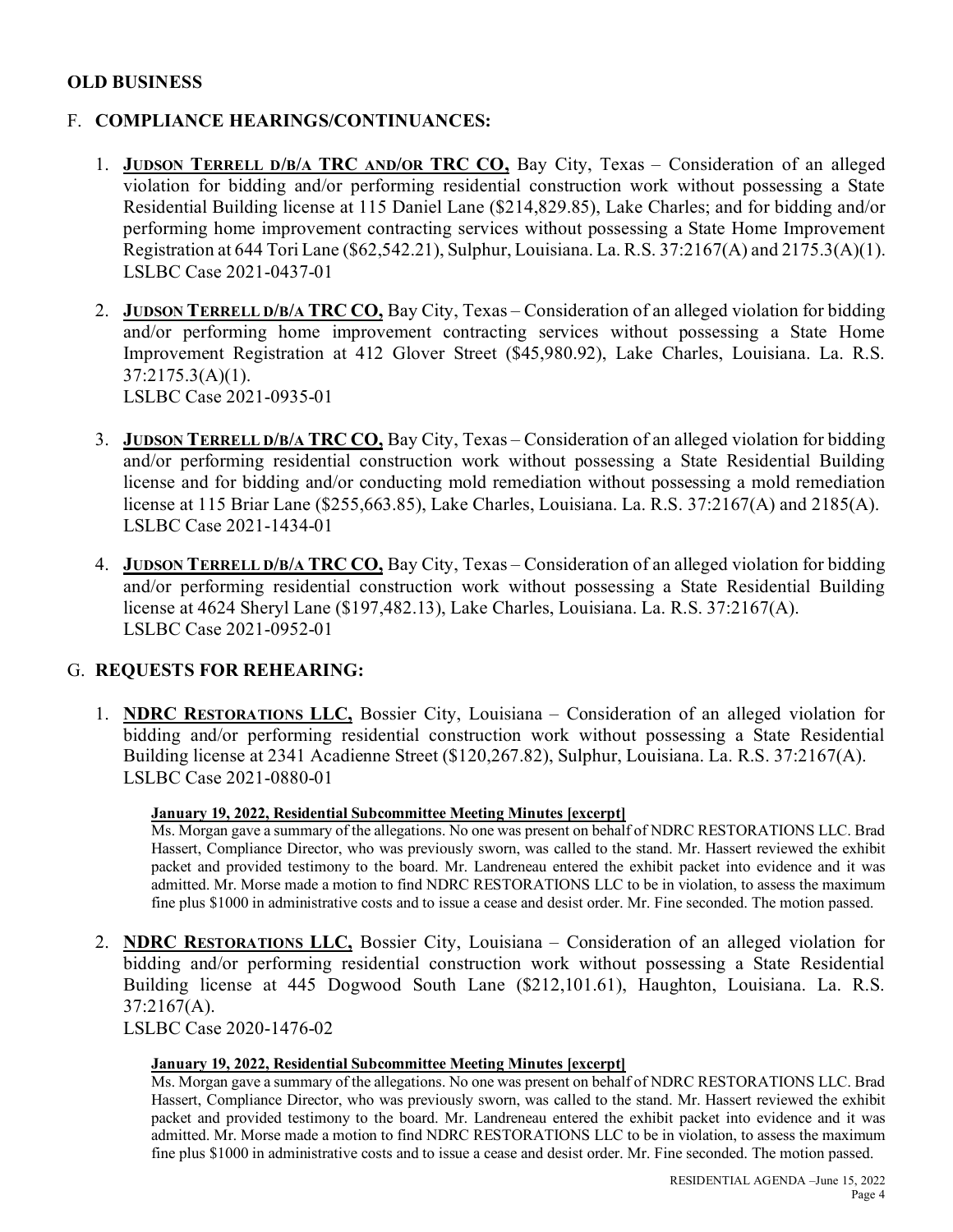3. **RUNNELS RENOVATIONS & REPAIRS LLC,** Lake Charles, Louisiana – Consideration of an alleged violation for bidding and/or performing home improvement contracting services without possessing a State Home Improvement Registration at 201 Calcasieu Street (\$70,980.00), Lake Charles, Louisiana. La. R.S. 37:2175.3(A)(1). LSLBC Case 2021-1092-01

### **March 16, 2022, Residential Subcommittee Meeting Minutes [excerpt]**

Ms. Evans gave a summary of the allegations. No one was present on behalf of RUNNELS RENOVATIONS & REPAIRS LLC. Investigator Brad Hassert, who was previously sworn, was called to the stand. Mr. Hassert reviewed the exhibit packet and provided testimony to the board. Mr. Landreneau entered the exhibit packet into evidence and it was admitted. Mr. Morse made a motion to find RUNNELS RENOVATIONS & REPAIRS LLC to be in violation, to assess the maximum fine plus \$1000 in administrative costs and to issue a cease and desist order. Mr. Fine seconded. The motion passed.

4. **JEFFREY MUHAMMAD D/B/A JMM COMPANY AND/OR JMM CONSTRUCTION,** Dallas, Texas – Consideration of an alleged violation for bidding and/or performing home improvement contracting services without possessing a State Home Improvement Registration at 2128 Vito Street (\$13,567.84), Lake Charles, Louisiana. La. R.S. 37:2175.3(A)(1). LSLBC Case 2021-1394-01

### **April 20, 2022, Residential Subcommittee Meeting Minutes [excerpt]**

Ms. Morgan gave a summary of the allegations. No one was present on behalf of JEFFREY MUHAMMAD D/B/A JMM COMPANY AND/OR JMM CONSTRUCTION. Investigator Brad Hassert, who was previously sworn, was called to the stand. Mr. Hassert reviewed the exhibit packet and provided testimony to the board. Mr. Landreneau entered the exhibit packet into evidence and it was admitted. Mr. Morse made a motion to find JEFFREY MUHAMMAD D/B/A JMM COMPANY AND/OR JMM CONSTRUCTION to be in violation, to assess the maximum fine plus \$1000 in administrative costs and to issue a cease and desist order. Mr. Fine seconded. The motion passed.

5. **WILBERT GILBERT,** Monroe, Louisiana – Consideration of an alleged violation for bidding and/or performing home improvement contracting services without possessing a State Home Improvement Registration at 411 Birchwood Drive (\$54,928.48), Monroe, Louisiana. La. R.S. 37:2175.3(A)(1). LSLBC Case 2021-1240-01

### **April 20, 2022, Residential Subcommittee Meeting Minutes [excerpt]**

Ms. Morgan gave a summary of the allegations. No one was present on behalf of WILBUR GILBERT. Investigator Brad Hassert, who was previously sworn, was called to the stand. Mr. Hassert reviewed the exhibit packet and provided testimony to the board. Mr. Landreneau entered the exhibit packet into evidence and it was admitted. Mr. Morse made a motion to find WILBUR GILBERT to be in violation, to assess the maximum fine plus \$1000 in administrative costs and to issue a cease and desist order. Mr. Fine seconded. The motion passed.

6. **JOSE GARCIA,** Hammond, Louisiana – Consideration of an alleged violation for bidding and/or performing residential construction work without possessing a State Residential Building license at 13374 Rosewood Drive (\$30,456.76), Ponchatoula, Louisiana. La. R.S. 37:2167(A). LSLBC Case 2020-1016-03

### **November 17, 2022, Residential Subcommittee Meeting Minutes [excerpt]**

Ms. Morgan gave a summary of the allegations. No one was present on behalf of JOSE GARCIA. Brad Hassert, Compliance Director, who was previously sworn, was called to the stand. Mr. Hassert reviewed the exhibit packet and provided testimony to the board. Mr. Landreneau entered the exhibit packet into evidence and it was admitted. Mr. Morse made a motion to find JOSE GARCIA to be in violation, to assess the maximum fine plus \$1000 in administrative costs and to issue a cease and desist order. Mr. Manceaux seconded. The motion passed.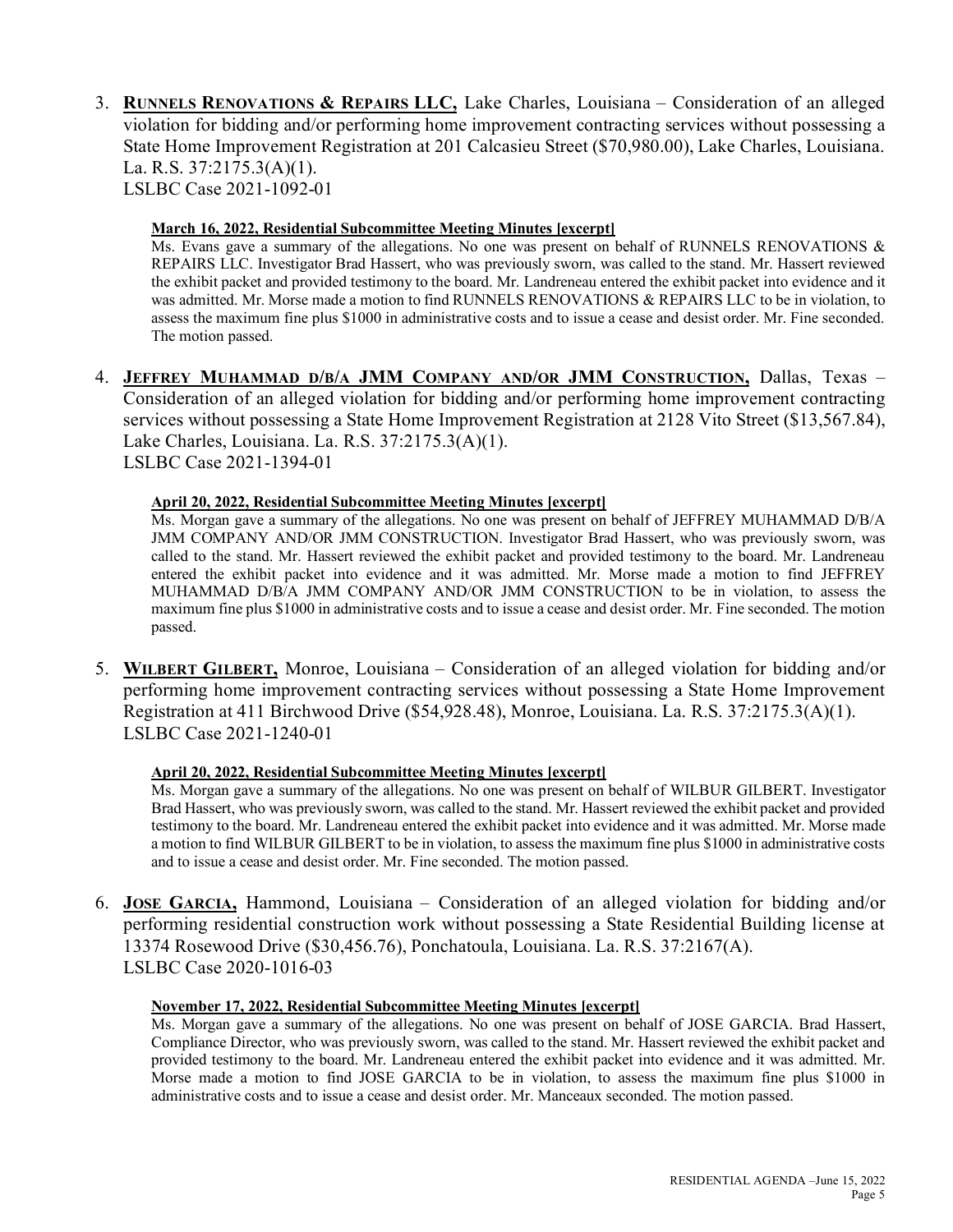7. **COVASA MASONRY AND STUCCO LLC,** Baton Rouge, Louisiana – Consideration of an alleged violation for bidding and/or performing residential construction work without possessing a State Residential Building license at 10102 Wood Duck Drive (\$334,374.34), Baton Rouge, Louisiana. La. R.S. 37:2167(A). LSLBC Case 2020-1544-02

### **April 20, 2022, Residential Subcommittee Meeting Minutes [excerpt]**

Ms. Morgan gave a summary of the allegations. No one was present on behalf of COVASA MASONRY AND STUCCO LLC. Investigator Brad Hassert, who was previously sworn, was called to the stand. Mr. Hassert reviewed the exhibit packet and provided testimony to the board. Mr. Landreneau entered the exhibit packet into evidence and it was admitted. Mr. Morse made a motion to find COVASA MASONRY AND STUCCO LLC to be in violation, to assess the maximum fine plus \$1000 in administrative costs and to issue a cease and desist order. Mr. Fine seconded. The motion passed.

- H. Consideration of residential applications as listed and attached to the agenda. (7-12)
- I. Consideration of home improvement applications as listed and attached to the agenda. (13-21)

## **ADJOURNMENT**

\*Licenses/Registrations issued once all requirements were met.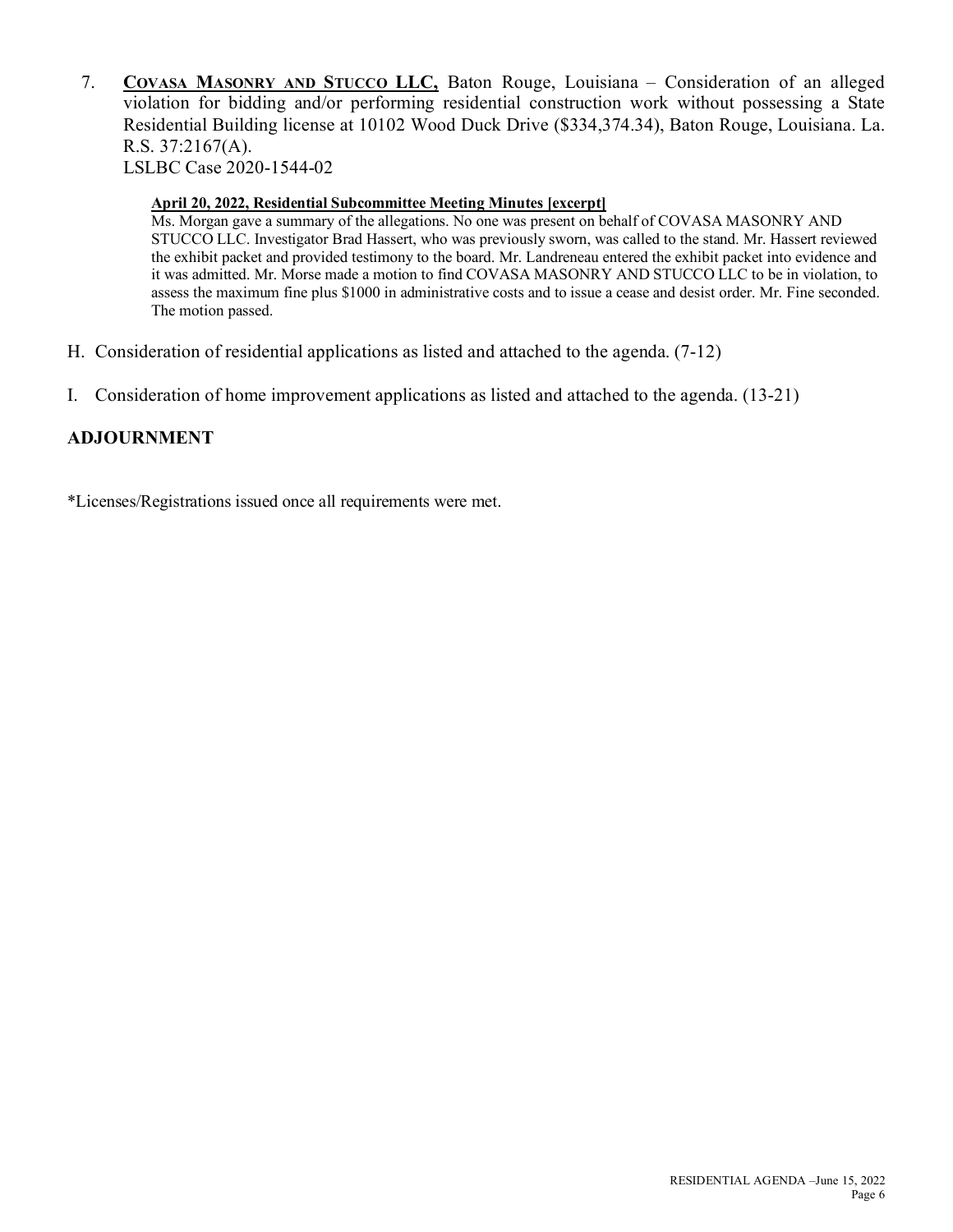#### **RESIDENTIAL APPLICATIONS FOR LICENSE** (PENDING ALL REQUIREMENTS BEING MET)

*COMPANY NAMES*

### **3-B ELECTRICAL CONTRACTOR LLC**

129 E. Hurst Ln., Holden, LA 70744 RESIDENTIAL BUILDING CONTRACTOR

**58:12 CONSTRUCTION AND MANAGEMENT, LLC** 1100 Poydras St., Suite 2934 New Orleans, LA 70163 RESIDENTIAL BUILDING CONTRACTOR

### **ACES OILFIELD SERVICES INC**

12 David Burns Rd., Boyce, LA 71409 RESIDENTIAL BUILDING CONTRACTOR

**ACO WELDING SERVICES LLC** 222 Grant Road, Opelousas, LA 70570 RESIDENTIAL BUILDING CONTRACTOR

#### **ADDISON RILEY, LLC**

PO Box 10534, Pensacola, FL 32524 RESIDENTIAL BUILDING CONTRACTOR

### **AIR TIGHT CONSTRUCTION, LLC**

1710 18th St. Ste. A., Kenner LA 70062 RESIDENTIAL BUILDING CONTRACTOR

#### **\*ARCO BUILDERS, INC.**

400 Trenton St., Suite C, West Monroe, LA 71291 RESIDENTIAL BUILDING CONTRACTOR

### **AREA BUILDERS LLC**

424 Sherwood Rd., Shreveport, LA 71106 RESIDENTIAL BUILDING CONTRACTOR

## **AYESTAS CONSTRUCTION LLC**

1529 Spanish Oaks Drive, Harvey, LA 70058 RESIDENTIAL BUILDING CONTRACTOR

### **BAILEY HOME BUILDERS, LLC**

PO Box 81368, Lafayette, LA 70598 RESIDENTIAL BUILDING CONTRACTOR

**BARRISTER GLOBAL SERVICES NETWORK, INC** P.O. Box 1790, Mandeville, LA 70470 RESIDENTIAL BUILDING CONTRACTOR

### **BECHLI CONSTRUCTION LLC**

10220 LA Hwy 92, Maurice, LA 70555 RESIDENTIAL BUILDING CONTRACTOR

### **BLAZING BUILDER LLC**

1913 Mandeville St., New Orleans, LA 70117 RESIDENTIAL BUILDING CONTRACTOR

### **BRYAN DEVELOPMENT LLC**

2054 Campfire Rd., Lake Charles, LA 70611 RESIDENTIAL BUILDING CONTRACTOR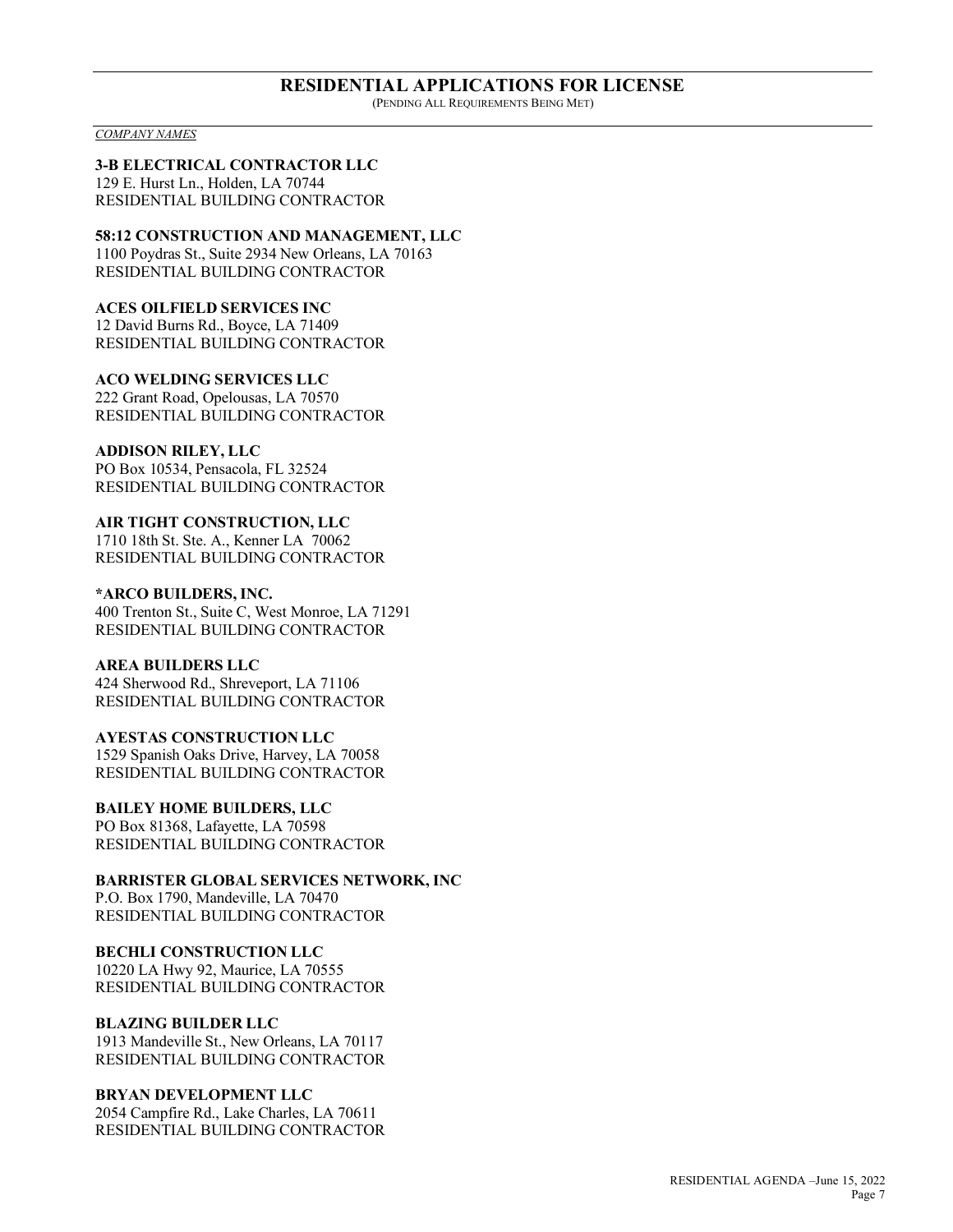### **BUCKLEY BUILDS CONSTRUCTION, LLC**

2827 Annunciation Street, New Orleans, LA 70115 RESIDENTIAL BUILDING CONTRACTOR

**\*C & C LAKE HOMES, LLC** 930 Koonce Rd, Sulphur, LA 70663 RESIDENTIAL BUILDING CONTRACTOR

**CARDINAL CONSTRUCTION** 735 Highway 334, Oxford, MS 38655 RESIDENTIAL BUILDING CONTRACTOR

**CARE'S METAL CONSTRUCTION LLC** 131 Jean Lane, Opelousas, LA 70570 RESIDENTIAL BUILDING CONTRACTOR

**\*CNC GENERAL CONTRACTING LLC** 415 Elias G Rd., Lafayette, LA 70506 RESIDENTIAL BUILDING CONTRACTOR

**D E INVESTMENTS, INC.** 825 Stone Avenue, Monroe, LA 71201 RESIDENTIAL BUILDING CONTRACTOR

**\*D. HAYES ENTERPRISE LLC** 211 E. Mcintosh St., Oak Grove, LA 71263 RESIDENTIAL BUILDING CONTRACTOR

**D2CONSTRUCTION, LLC** PO Box 9128, Mandeville, LA 70470 RESIDENTIAL BUILDING CONTRACTOR

**DOWDEN DEVELOPMENT LLC** 1540 Janet Dr., Lake Charles, LA 70605 RESIDENTIAL BUILDING CONTRACTOR

**DSM PROPERTIES & LAND DEVELOPMENT LLC** 1602 Reserve Dr., Westlake, LA 70669

RESIDENTIAL BUILDING CONTRACTOR

**DUSTIN GLENN O'CONNOR** 1750 MLK Jr Blvd Ste 109-383, Houma, LA 70360 RESIDENTIAL BUILDING CONTRACTOR

**\*EAGLE CONSTRUCTION INC** 118 Avalon St., Lafayette, LA 70508 RESIDENTIAL BUILDING CONTRACTOR

**ELITE CONSTRUCTION OF LAFAYETTE LLC**

410 Breaux Rd., Lafayette, LA 70507 RESIDENTIAL BUILDING CONTRACTOR

**FIRST RESPONDER POOLS & WATERSCAPES L.L.C.** 201 Oak Ridge Drive Benton, LA 71006 RESIDENTIAL SWIMMING POOLS

**FRANCIS ANTHONY MICHAEL DEVELOPMENT INC.**

3800 Agateway Dr., Harvey, LA 70058 RESIDENTIAL BUILDING CONTRACTOR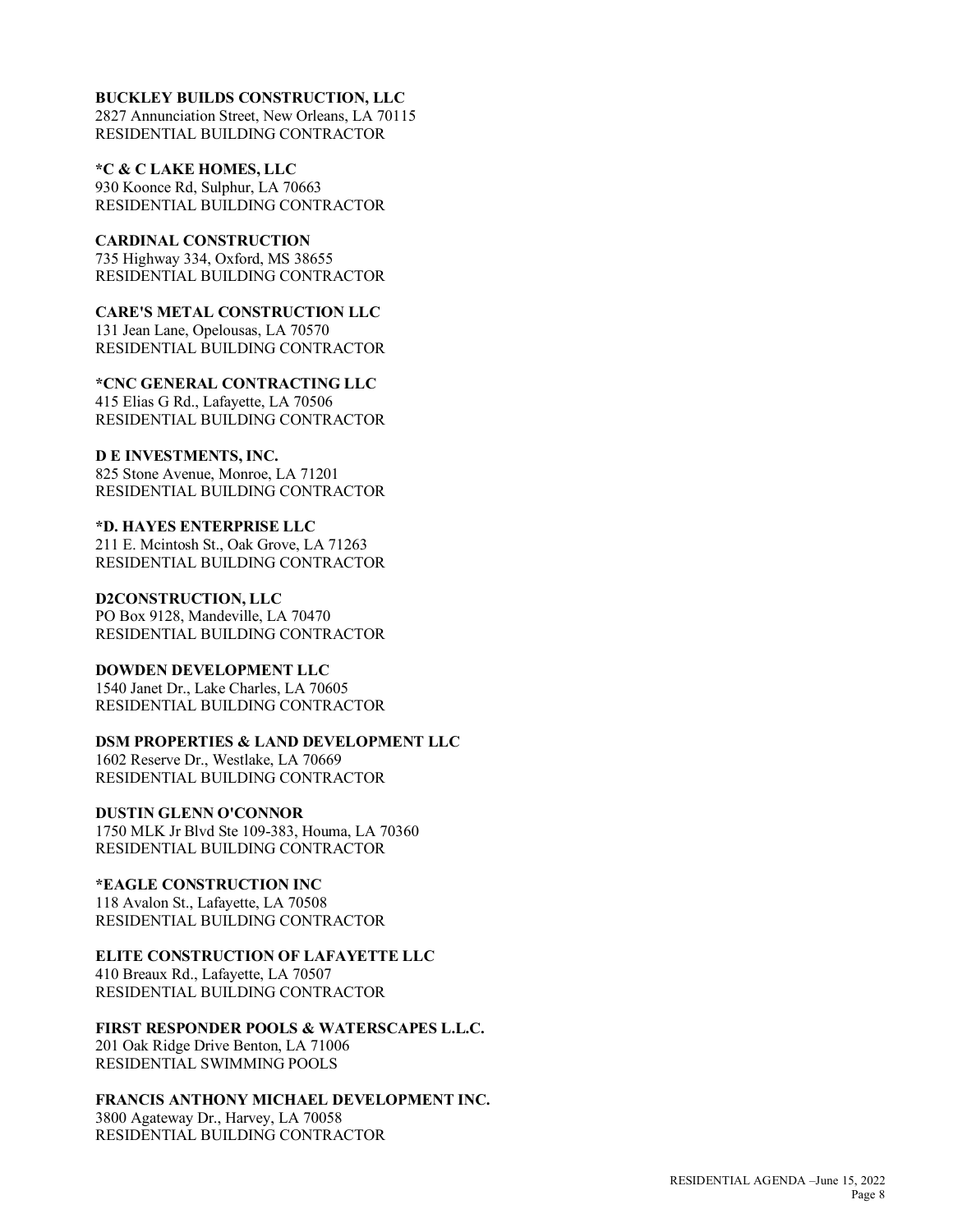### **GREENHOUSE REHAB PROPERTIES LLC**

8020 S Lakeshore Drive, Shreveport, LA 71119 RESIDENTIAL BUILDING CONTRACTOR

**GUILLOTTE CONSTRUCTION LLC** 502 Doll St., Jeanerette, LA 70544 RESIDENTIAL BUILDING CONTRACTOR

**H. A. MAY CONSTRUCTION, LLC** 1118 Foxtail Drive, Baton Rouge, LA 70820 RESIDENTIAL BUILDING CONTRACTOR

#### **HARBOUR GROUP, LLC** 1188 Rodney Drive, Baton Rouge, LA 70808 RESIDENTIAL BUILDING CONTRACTOR

**HERITAGE PAINTERS LLC** 1010- Shawnee St., Houston, TX 77034 RESIDENTIAL BUILDING CONTRACTOR

## **HERNANDEZ CONSTRUCTION COMPANY, LLC**

721 Randolph Ave., Harahan, LA 70123 RESIDENTIAL BUILDING CONTRACTOR

**J BANKS CONSTRUCTION & HOME IMPROVEMENT LLC** 31 Bocage Dr., Destrehan, LA 70047 RESIDENTIAL BUILDING CONTRACTOR

### **J KEAUX, LLC**

11552 Hideaway Street, Denham Springs, LA 70726 RESIDENTIAL BUILDING CONTRACTOR

**JAM DEVELOPMENTS AND SOLUTIONS LLC** 4616 Spain St., New Orleans, LA 70122 RESIDENTIAL BUILDING CONTRACTOR

## **JC RENOVATIONS AND DESIGNS LLC**

8742 Loch Fyne Ave., Baker, LA 70714 RESIDENTIAL BUILDING CONTRACTOR

## **JCJ HOME IMPROVEMENT LLC**

1416 Live Oak St., Slidell, LA 70460 RESIDENTIAL BUILDING CONTRACTOR

## **JOSE JUAREZ LLC**

4139 Wilson Ave., New Orleans, LA 70126 RESIDENTIAL BUILDING CONTRACTOR

### **JRG BUILDERS LLC**

171 Sleepy Hollow Rd., Sarepta, LA 71071 RESIDENTIAL BUILDING CONTRACTOR

# **KWM CONSTRUCTION LLC**

14466 Harry Savoy Rd., Saint Amant, LA 70774 RESIDENTIAL BUILDING CONTRACTOR

## **\*LA PRO CONSTRUCTION LLC**

1760 Hampton Dr., Harvey, LA 70058 RESIDENTIAL BUILDING CONTRACTOR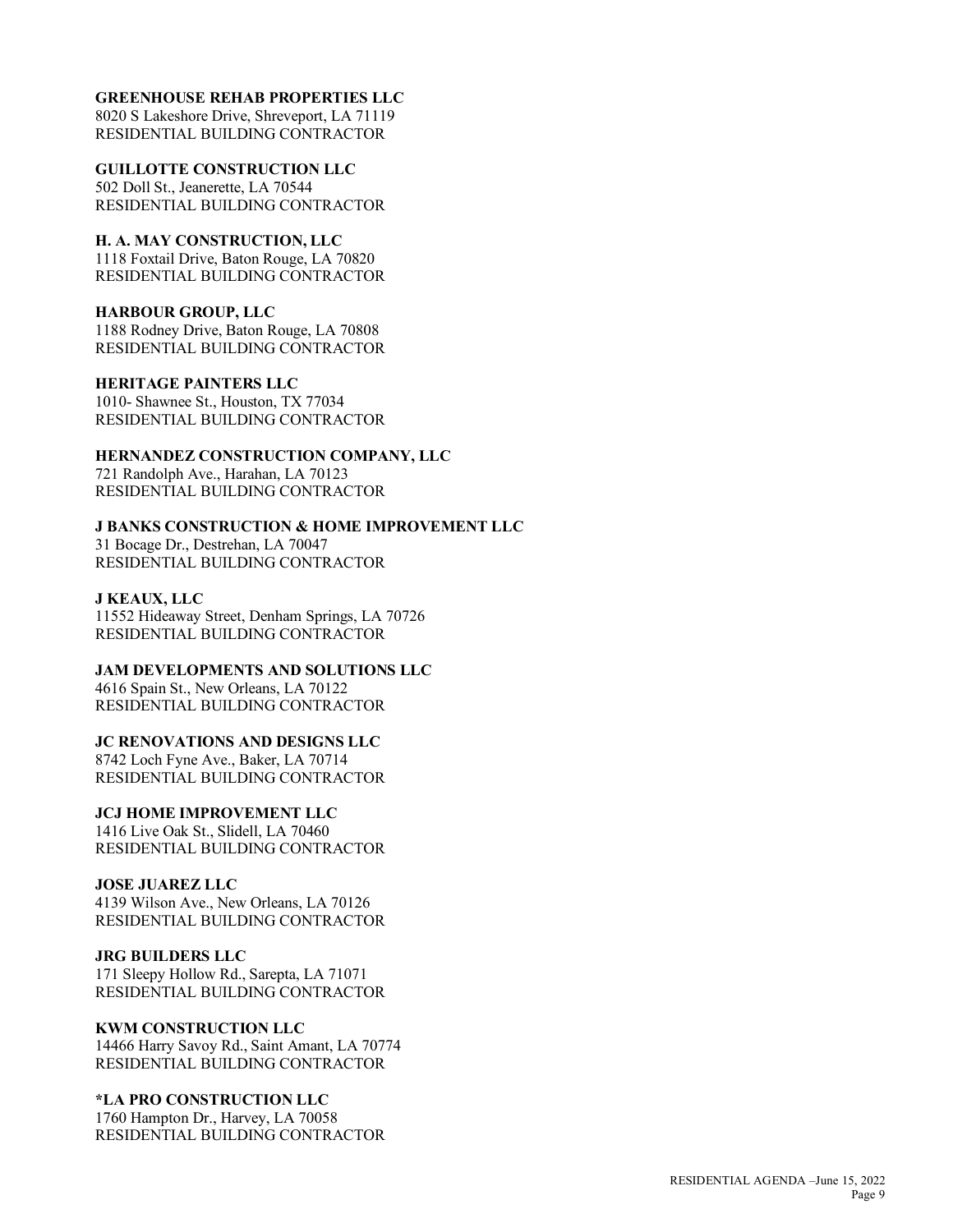### **LACJ BUILDERS LLC**

2836 Dakin Ave., Baton Rouge, LA 70820 RESIDENTIAL BUILDING CONTRACTOR

**LANCLOS CONSTRUCTION LLC** 119 E South Street, Opelousas, LA 70570 RESIDENTIAL BUILDING CONTRACTOR

# **LAYMOUN BUILDERS LLC**

15607 Fieldside Ave., Baton Rouge, LA 70816 RESIDENTIAL BUILDING CONTRACTOR

**LEARIS CONSTRUCTION, LLC**

632 Saint Ferdinand Street, Baton Rouge, LA 70802 RESIDENTIAL BUILDING CONTRACTOR

# **LEBLUE CONSTRUCTION SERVICES, L.L.C.**

145 Chase Rd., Basile, LA 70515 RESIDENTIAL BUILDING CONTRACTOR

## **LOVELL INDUSTRIES LLC**

2179 Denley Rd., Houma, LA 70363 RESIDENTIAL BUILDING CONTRACTOR

## **MACO CONSTRUCTION, INC. OF MISSOURI**

111 N Main Street, Clarkton, MO 63837 RESIDENTIAL BUILDING CONTRACTOR

### **\*MANCHESTER BUILDERS MAINTENANCE, LLC**

1943 Trinity Church Ln., Jackson, LA 70748 RESIDENTIAL BUILDING CONTRACTOR

## **MAPLEWOOD BUILDERS, LLC**

240 Bayou Pierre Cutoff Rd., Natchitoches, LA 71457 RESIDENTIAL BUILDING CONTRACTOR

## **MARSHAL HICKS CONSTRUCTION, LLC**

310 Barron Chapel Rd., Pineville, LA 71360 RESIDENTIAL BUILDING CONTRACTOR

## **MCDANIEL MASONRY LLC**

2509 Douglas Drive, Bossier City, LA 71111 RESIDENTIAL BUILDING CONTRACTOR

**MERCK GENERAL CONTRACTING, LLP**

1927 Columbus Ave., Waco, TX 76701 RESIDENTIAL BUILDING CONTRACTOR

### **\*MYERS POOLS LLC**

25136 Old Greenwell Springs Rd., Greenwell Springs, LA 70739 RESIDENTIAL BUILDING CONTRACTOR; RESIDENTIAL SWIMMING POOLS

#### **NELSON H BUILDERS, LLC** 320 Princeton Woods Loop, Lafayette, LA 70508 RESIDENTIAL BUILDING CONTRACTOR

#### **\*OAM CONSTRUCTION LLC** 204 Union Dr., Hahnville, LA 70057

RESIDENTIAL BUILDING CONTRACTOR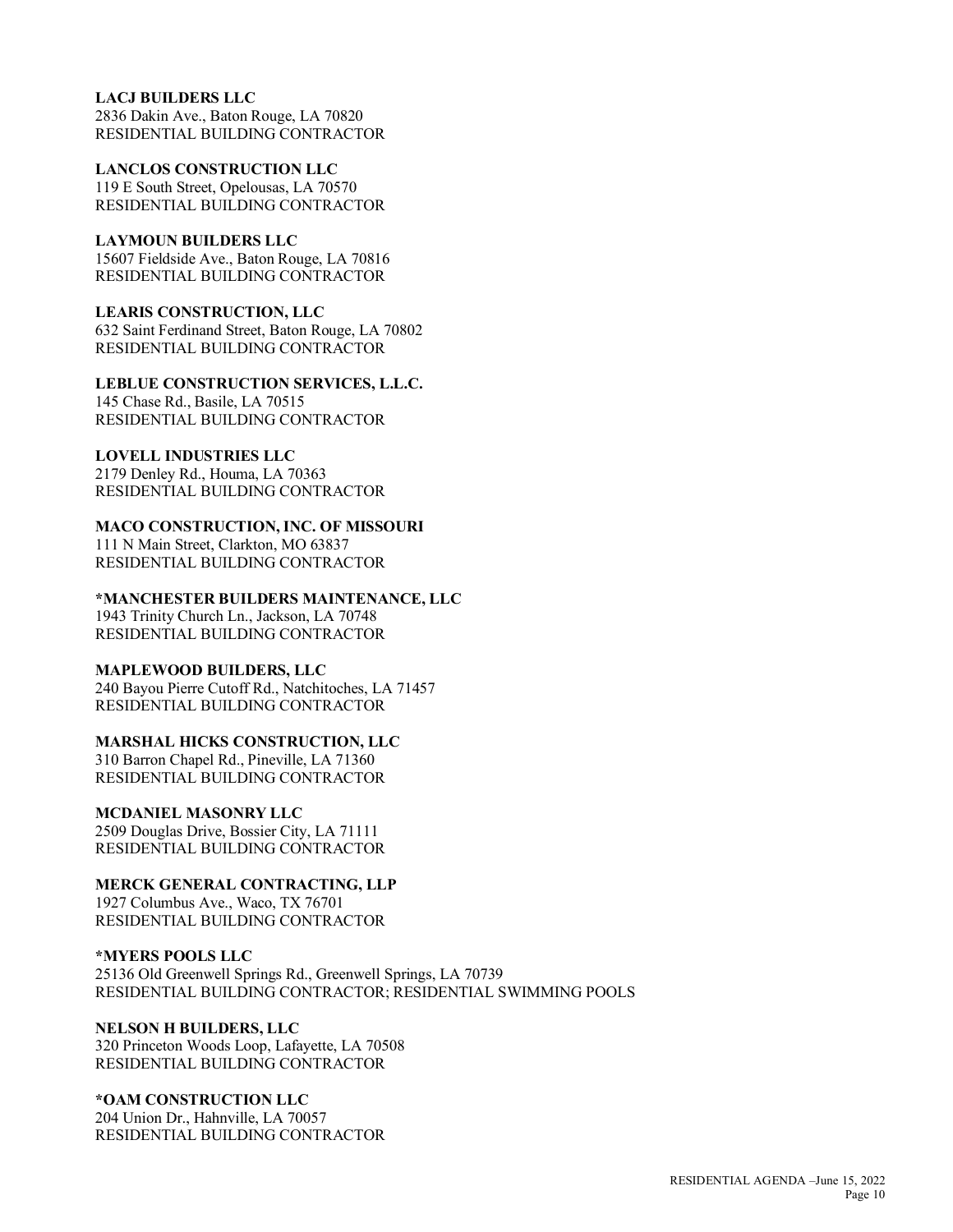### **PHILLIPS, JAMES RUDD**

4000 Metairie Heights Ave., Metairie, LA 70002 RESIDENTIAL BUILDING CONTRACTOR

**RED ZONE CONSTRUCTION, LLC** 331 Spence Rd., Monroe, LA 71203 RESIDENTIAL BUILDING CONTRACTOR

# **ROOFING GUYS, LLC**

901 W. Broussard Rd., Lafayette, LA 70506 RESIDENTIAL BUILDING CONTRACTOR

**ROYSTER CONSTRUCTION LLC**

PO Box 17161, Lake Charles, LA 70616 RESIDENTIAL BUILDING CONTRACTOR

**SAXONY MANAGEMENT, LLC** 740 Mountain View Avenue, Monrovia, CA 91016 RESIDENTIAL BUILDING CONTRACTOR

**SCOTT'S HOME IMPROVEMENT'S LLC** 29 Mayo Rd., Elmer, LA 71424 RESIDENTIAL BUILDING CONTRACTOR

**SELLERS, DYLAN LEE** 130 Shirley Lane, Jena, LA 71342 RESIDENTIAL BUILDING CONTRACTOR

**SPECIALTY RESTORATION OF TEXAS, INC.** 6906 Old Mcgregor Rd., Waco, TX 76712 RESIDENTIAL BUILDING CONTRACTOR

**STEVEN TERRELL CONSTRUCTION SERVICES, LLC** P.O. Box 7253, Belle Chasse, LA 70037 RESIDENTIAL BUILDING CONTRACTOR

### **STRONG'S REMODELING, LLC**

PO Box 35, Moreauville, LA 71355 RESIDENTIAL BUILDING CONTRACTOR

**TANGEAUX SPECIALTY SERVICES, LLC**

11485 Spring Creek Dr., Hammond, LA 70403 RESIDENTIAL BUILDING CONTRACTOR

### **TCC DEVELOPMENT LLC**

983 Polk St., New Orleans, LA 70124 RESIDENTIAL BUILDING CONTRACTOR

### **TONYPAVERS LLC**

3724 Despaux Drive, Chalmette, LA 70043 RESIDENTIAL BUILDING CONTRACTOR

### **TREGLE, BRAD**

2301 Creedmore Drive, Saint Bernard, LA 70085 RESIDENTIAL SWIMMING POOLS

## **VACCARO GROUP LLC**

526 Bentwood Drive, Covington, LA 70433 RESIDENTIAL BUILDING CONTRACTOR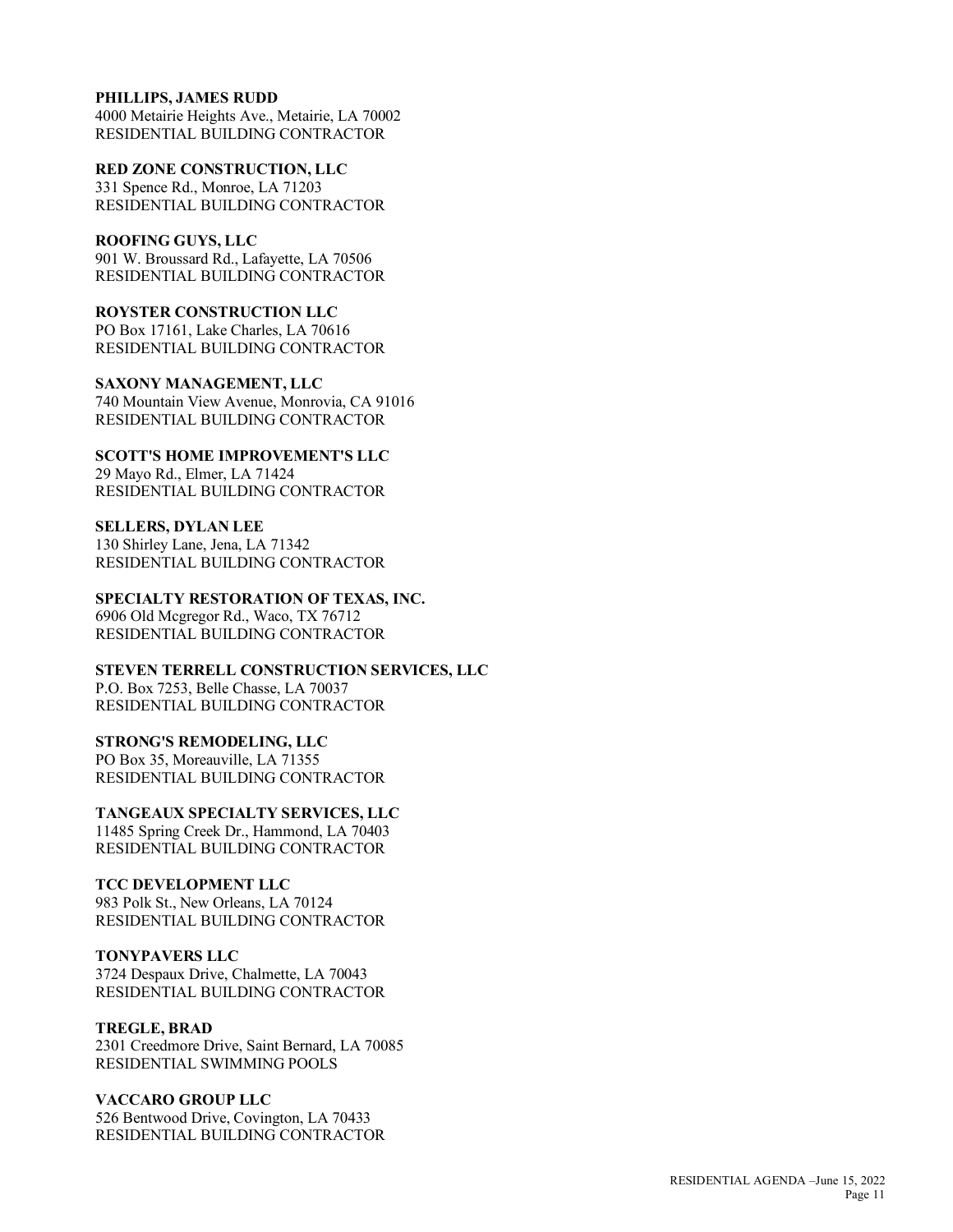## **WEBER INVESTMENTS, L.L.C.**

48 Belle Grove Dr., Destrehan, LA 70047 RESIDENTIAL BUILDING CONTRACTOR

### **\*WIAT HOLDINGS, LLC**

8533 Forshey Street, New Orleans, LA 70118 RESIDENTIAL BUILDING CONTRACTOR

### **ZARRILLI HOMES, LLC**

186 Mantoloking Road, Brick, NJ 08723 RESIDENTIAL BUILDING CONTRACTOR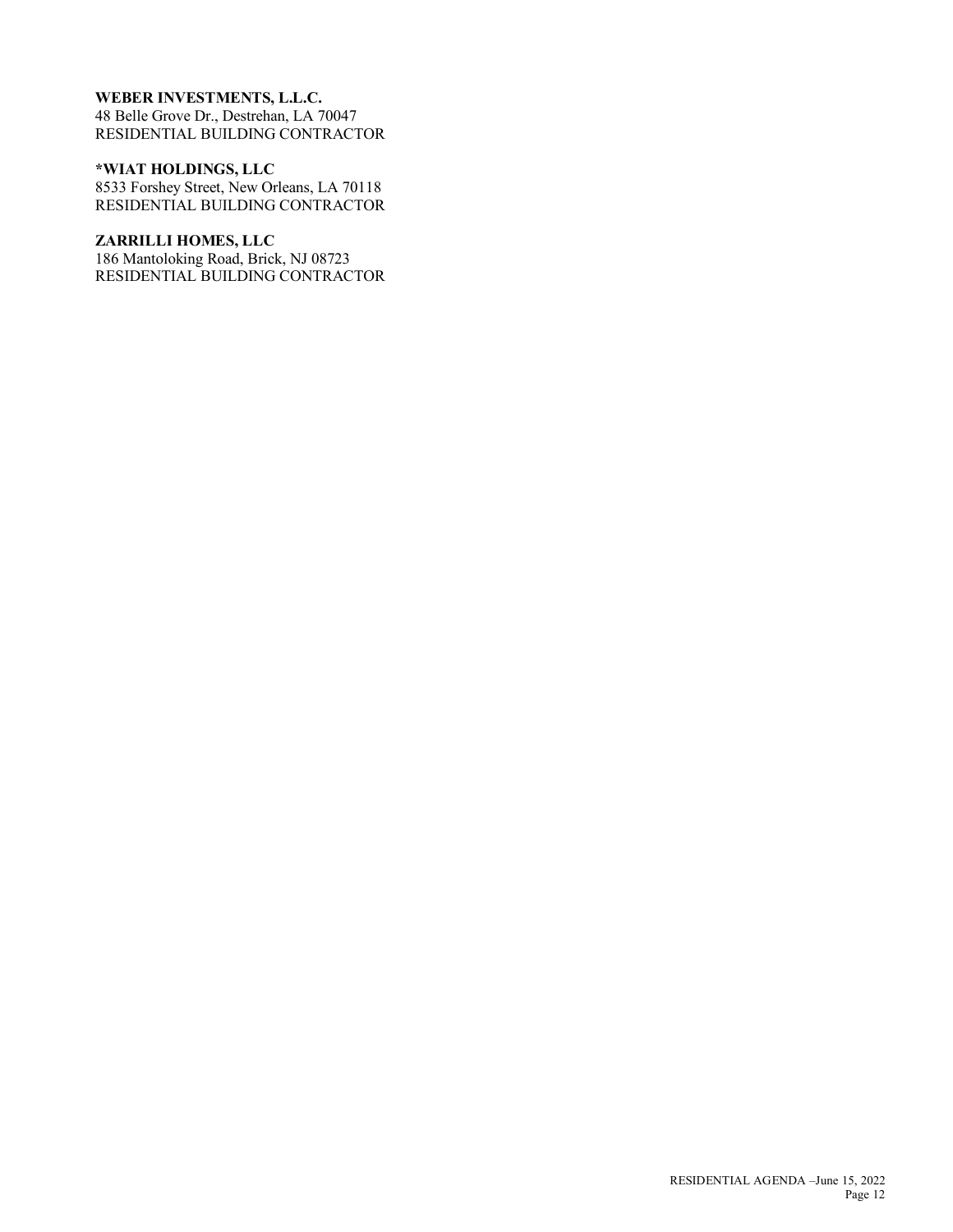*COMPANY NAMES*

**1 WAY CONSTRUCTION LLC** 9073 Pertuis Rd., Saint Amant, LA 70774

**A TOUCH OF HOME L.L.C.** 4867 Highway 507, Coushatta, LA 71019

**A&H STINE PROPERTIES LLC** 1105 Aberdeen Dr., Lake Charles, LA 70605

**ACME NOLA LLC** 826 Fern Street, New Orleans, LA 70118

**\*ALIANZA RODRIGUEZ CONSTRUCTION LLC** 3910 California Ave., Kenner, LA 70065

**ALL OUT CONSTRUCTION AND DESIGN LLC** 126 S. Hazel, Sulphur, LA 70663

**AMPHIONS WELDING AND METAL BUILDINGS LLC** 13469 Hwy 28 East, Deville, LA 71328

**\*AREA BUILDERS LLC** 424 Sherwood Rd., Shreveport, LA 71106

**ARRAY OF SOLAR LLC** 1617 Park Pl. Ave., #110, Fort Worth, TX 76110

**AUDUBON PROPERTIES OF LOUISIANA, L.L.C.** 2890 Douglas Drive, Bossier City, LA 71111

**\*B&K HOME RENOVATIONS LLC** 101 Brunswick Ct., New Orleans, LA 70131

**BLAKEMAN CONSTRUCTION, LLC** 1011 2nd Street, Morgan City, LA 70380

**BOOT ROOFING COMPANY LLC, THE** 1810 Captain Shreve Dr., Shreveport, LA 71105

**BRANDON ANDRE CONSTRUCTION, LLC** PO Box 517, Livonia, LA 70755

**BROWN, BERTRON EUGENE JR.** 912 Hickory Dr., Plain Dealing, LA 71064

**BROWNWOOD CONSTRUCTION LLC** 11057 General Ott Rd., Hammond, LA 70403

**\*BRUCE DYNAMICS LLC** 41193 Merritt Evans Road, Prairieville, LA 70769

**BRYAN DEVELOPMENT LLC** 2054 Campfire Rd., Lake Charles, LA 70611

**BUIE CONTRACTORS LLC** 307 Spartan Loop, Slidell, LA 70458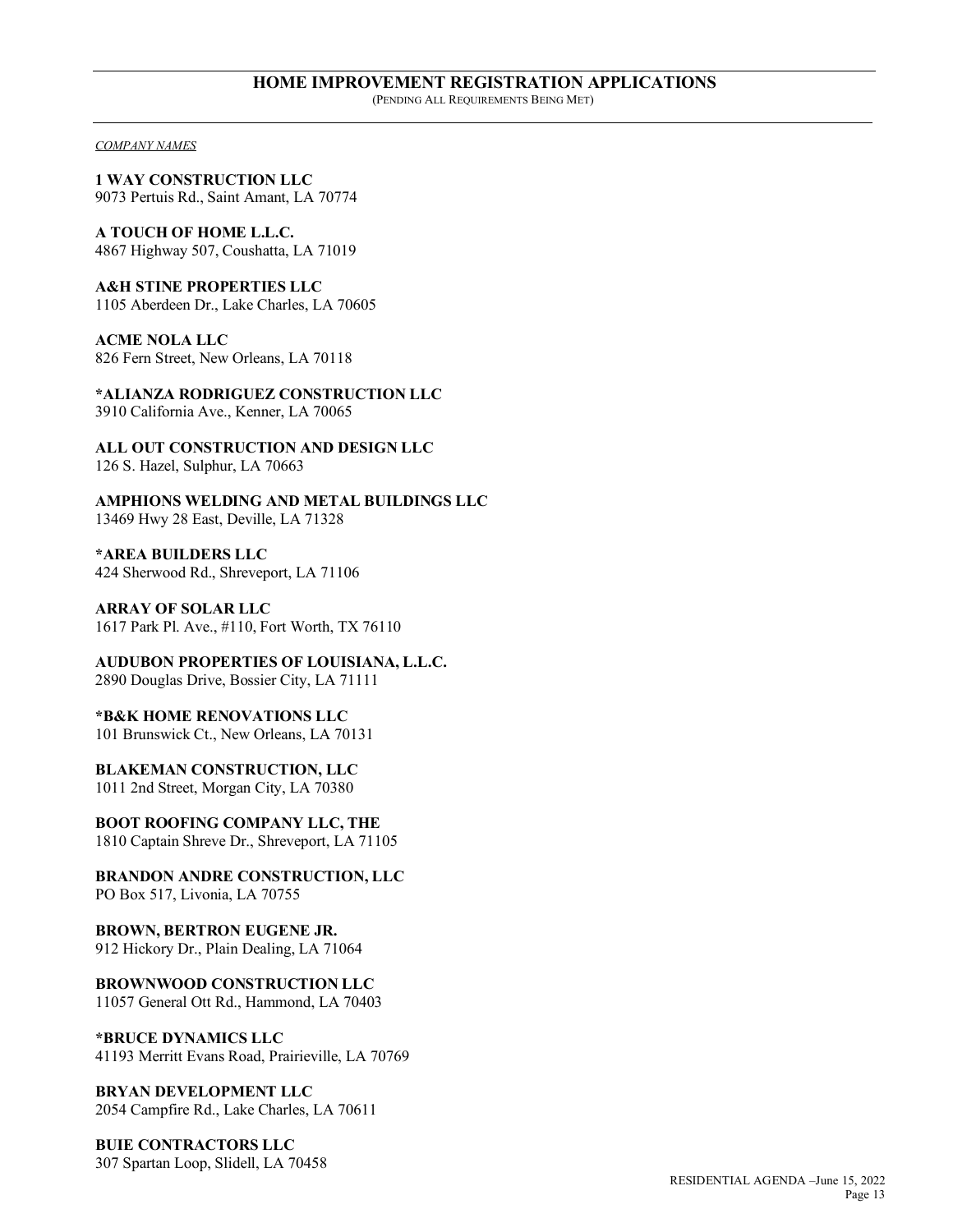**BUILDIT OF LOUISIANA, INC** 1520 Moss St, #2, Lake Charles, LA 70601

**\*C & C NORTH AMERICA, INC.** 355 Alhambra Circle, Ste. 1000, Coral Gables, FL 33134

**C&K ROOFING L.L.C.** 7817 Macon St., Metairie, LA 70003

**CAPITAL CONSTRUCTION LLC** 708 Heavens Dr., Apt. B, Mandeville, LA 70471

**\*CAV INVESTMENTS LLC** 116 Nottingham Trail, Houma, LA 70360

**\*CICERO CONSTRUCTION, LLC** 23 Mesa Street, Kenner, LA 70065

**CLOTO CONSTRUCTION LLC** 16352 Old Hammond Hwy, #233, Baton Rouge, LA 70816

**\*CONSTRUCTION BY MAXIMUM LLC** 404 Palm Dr, Braithwaite, LA 70040

**CONTINUITY INVESTMENTS LLC** 201 Rue Beauregard, Ste. 202, Lafayette, LA 70508

**CORA CONSTRUCTION LLC** 3204 Prytania St Apt 07, New Orleans, LA 70115

**\*CW BRISCOE & ASSOCIATES, LLC** PO Box 62167, Lafayette, LA 70506

**D&D FENCING & CONSTRUCTION LLC** 316 Magnolia Ave., La Place, LA 70068

**\*D&W ROOFING AND CONSTRUCTION LLC** 8540 Gayla Ct., Mobile, AL 36695

**D.B. JOHNSON CONTRACTING LLC** 1609 Murl Street, New Orleans, LA 70114

**DALI PAINTING & RENOVATIONS LLC** 4300 Courtland Drive, Metairie, LA 70002

**DEAH CONSTRUCTION L.L.C.** PO Box 164, Independence, LA 70443

**\*DEC INDEPENDENT CONTRACTOR LLC** 1853 Plaza Drive, Marrero, LA 70072

**\*DELAUP ENTERPRISES, LLC** 113 Highland Ridge, Covington, LA 70433

**\*DIS 'N' DAT CARPENTRY, LLC** 6804 Phillip Dr., Metairie, LA 70003

**DOLAN CONSTRUCTION LLC** 30519 Hwy 190, Lacombe, LA 70445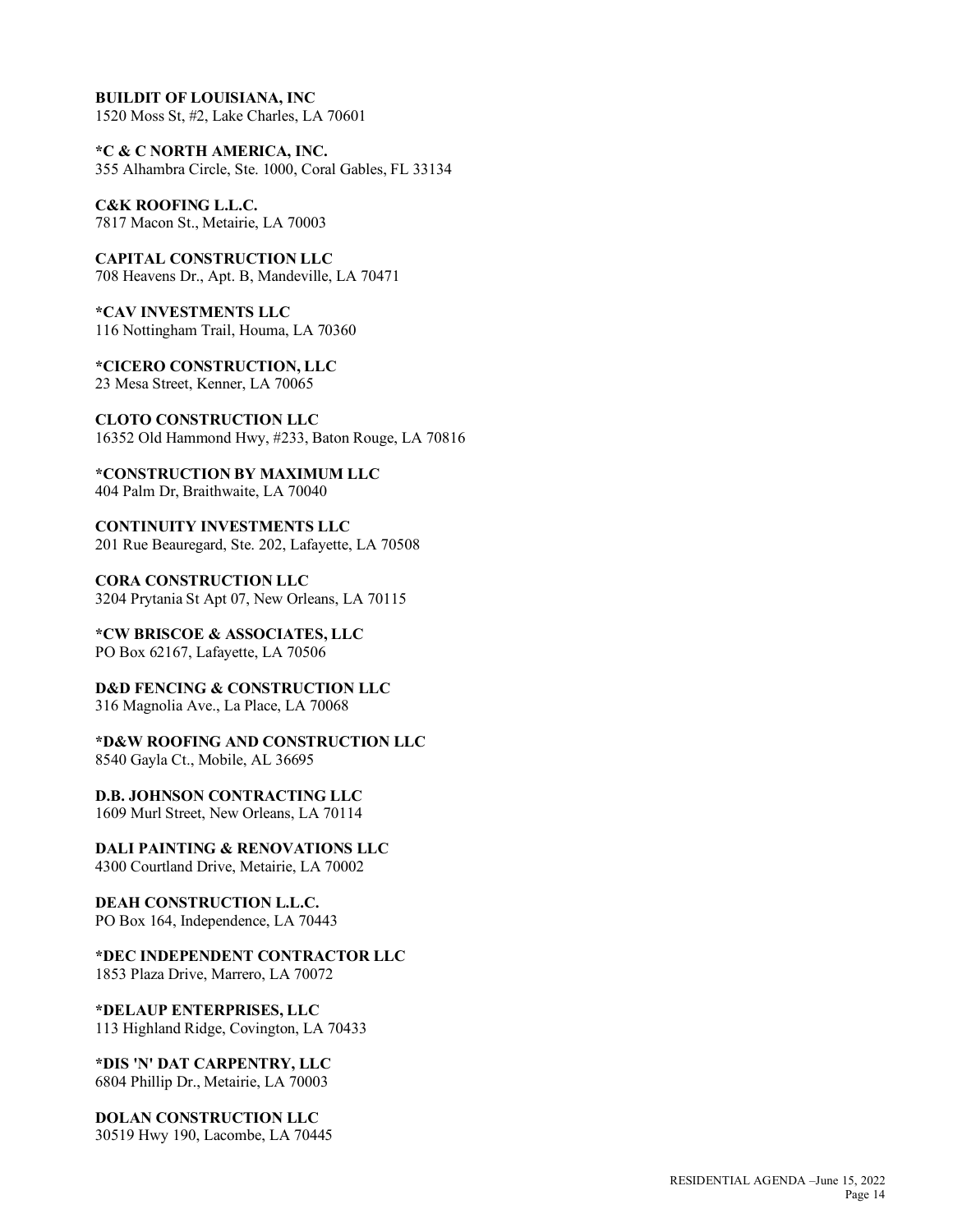**DOSOKO, LLC** 41294 S Preston Dr., Hammond, LA 70403

**DR FIX IT, LLC** 18140 Rolling Wood Dr., Baton Rouge, LA 70817

**DSEGA CONTRACTOR LLC** 42057 Moody Dixon Rd TRLS 10, Prairieville, LA 70769

**DSEGA SUBCONTRACTOR LLC** 42057 Moody Dixon Rd TRLS 10, Prairieville, LA 70769

**DUGAS BUILDER LLC** 411 E South Street, Welsh, LA 70591

**\*DUHON, JOHNNY E. JR.** 5201 Lane Road, Iowa, LA 70647

**E DILLON CONSTRUCTION LLC** 3047 Dumaine St., New Orleans, LA 70119

**EDWIN C CONSTRUCTION LLC** 3900 S I-10 Service Rd. W, Unit 224, Metairie, LA 70001

**EFFECTIVE SOLUTIONS, LLC** 121 Georgine Dr., Vacherie, LA 70090

**ELITE RESTORATION LLC** 328 Cherry Blossom Lane, Gretna, LA 70056

**EMANUEL CONSTRUCTION, LLC** 509 Welham Loop, La Place, LA 70068

**EMANUEL RESTORATION LLC** 2918 St. Roch Ave., New Orleans, LA 70122

**EMILIANO'S REMODELING & ROOFING LLC** 247 Marmandie Ave Trlr 10, New Orleans, LA 70123

**ENERGYWAVE FOAM INSULATION, LLC** 220 Guyton Loop Rd, Calhoun, LA 71225

**EVANS, DAVID LAWRENCE** 320 Hwy 777, Jena, LA 71342

**FBM BUILDING GROUP LLC** 127 Jarrell Dr., Ste. A, Belle Chasse, LA 70037

**FENCE COMPANY OF N.O.L.A. LLC, THE** PO Box 4293, New Orleans, LA 70178

**FIRE & FLOOD PROS LLC** 101 N 2Nd St, Ste 100D, West Monroe, LA 71291

**\*FLOORS BY LEONARD INC.** P O BOX 1392, Houma, LA 70361

**FREDY PAINTING & CONSTRUCTION LLC** 704 Ridge Rd., Lafayette, LA 70506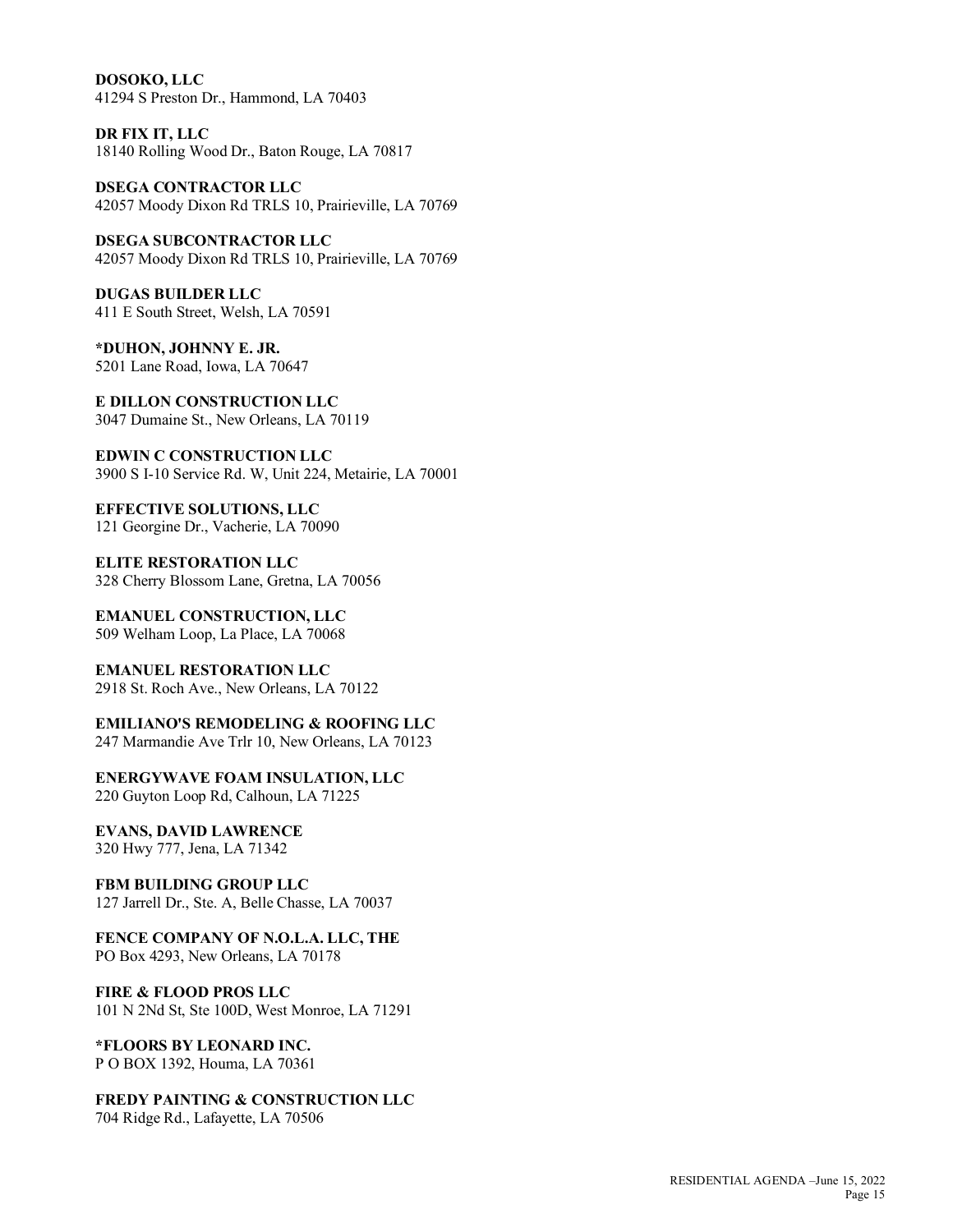#### **\*FRIAS BUILDERS LLC**

888 Martinez Road, Thibodaux, LA 70301

**G & G HOME AND LAWN IMPROVEMENT LLC**

2416 Green Briar St., Lake Charles, LA 70607

**\*GENEROUS FUTURES, L3C** 3105 Saint Peter St., New Orleans, LA 70119

**\*GEN-X RENOVATION, LLC** 53639 Silver Maple Lane, Bogalusa, LA 70427

**GGM QUALITY CONSTRUCTION LLC** 3725 E Loyola Dr., Kenner, LA 70065

**HARPER CONSTRUCTION GROUP, INC.** 457 Laurence Drive, Suite 160 Rockwall, TX 75032

**HEB & KAB LLC** 710 Colten James Ln., Dallas, TX 75204

**HERITAGE PAINTERS LLC**

1010- Shawnee St., Houston, TX 77034

**HERNANDEZ METAL BUILDINGS LLC** 11364 Pamela Dr., Baton Rouge, LA 70815

**HSR CONSTRUCTION LLC** 2072 N. Harco St., Baton Rouge, LA 70815

**\*INSTALLATION GUYS LLC, THE** 268 Kenzie Rd., Kinder, LA 70648

**\*ISOTHERMAL ENTERPRISES LLC** 12404 Legacy Hills Dr., Geismar, LA 70734

**J & J RENOVATIONS LLC** 3332 Davidson Pl, Kenner, LA 70065

#### **J KEAUX, LLC**

11552 Hideaway Street, Denham Springs, LA 70726

**\*J&A CONSTRUCTION & REMODELING, LLC** 2813 Orangewood Dr., Abbeville, LA 70510

**J&D PAINT AND PRESSURE WASHING LLC** 3650 Hamburg Street, New Orleans, LA 70122

**J.W. DUKE CONSTRUCTION LIMITED LIABILITY COMPANY** 1702 Hudson Drive, Ennis, TX 75119

**JABB VISION DEVELOPMENT, LLC** 15258 Highway 165 S., Kinder, LA 70648

**JASON EDWARD LOPEZ** PO Box 603, Waskom, TX 75692

## **JASON LEDOUX ENTERPRISES LLC**

2020 N Causeway Blvd, Suite J, Mandeville, LA 70471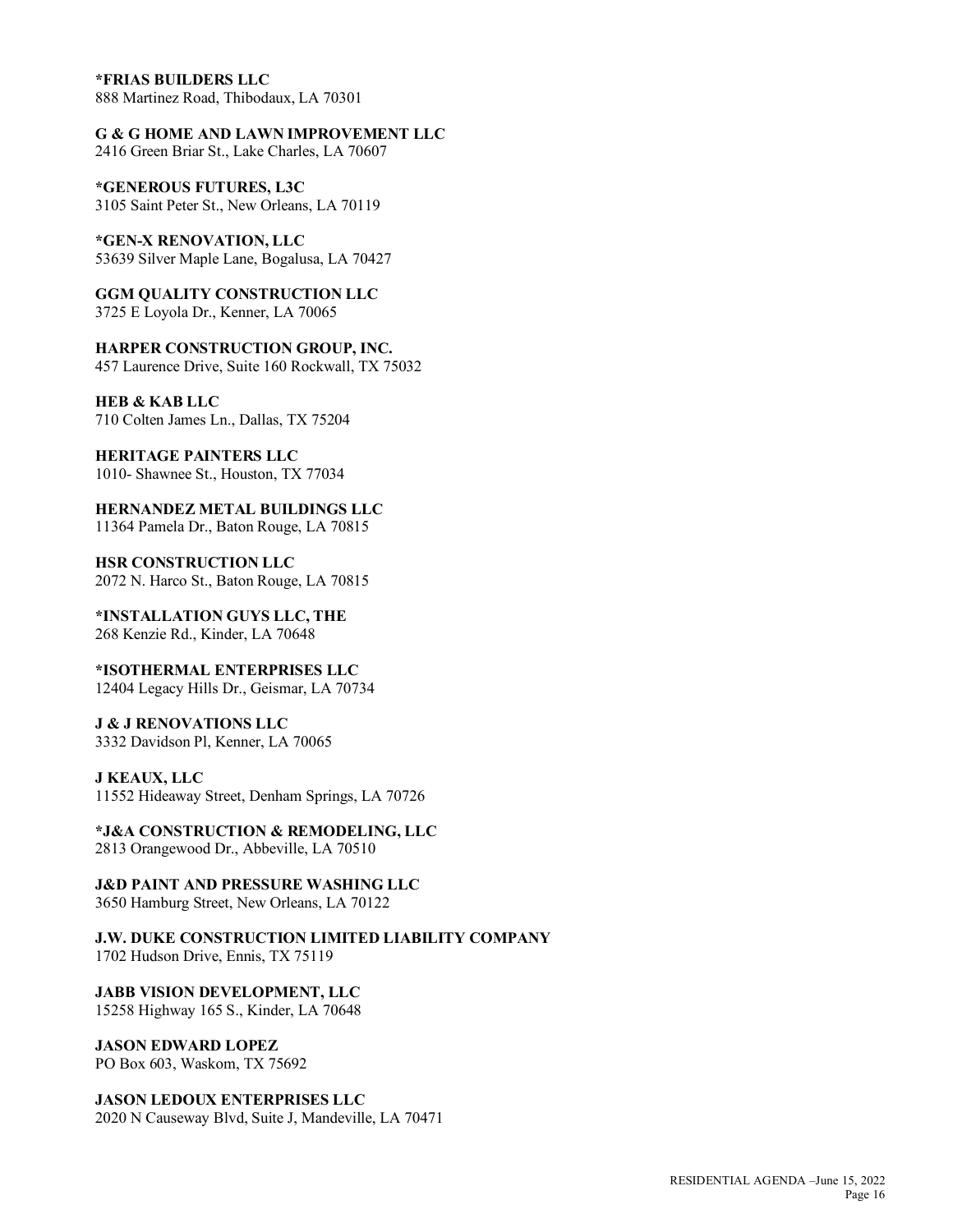### **JOE AND TONYA INVESTMENTS, LLC**

70488 K West Street, Covington, LA 70433

**JOHNSON CONSULTING & QUALITY SERVICES, LLC** 2535 Bert Kouns Industrial Loop, Ste. 203 #266, Shreveport, LA 71118

**JORGE GOMEZ REMODELING LLC** 2413 Michigan Avenue, Metairie, LA 70002

**JOSEPH MEAUX ENTERPRISES LLC** PO Box 79, Crowley, LA 70527

**JOSEPH RICHARD ROOFING LLC** 1103 Oliver Guidry Rd., Arnaudville, LA 70512

**\*JVC REMODELING & CONSTRUCTION LLC** 1528 Redwood Dr., Harvey, LA 70058

**KGB HOMES LLC** 659 HWY 409, Slaughter, LA 70777

**\*KREIS HOME SERVICES, LLC** 20 Charlotte Drive, New Orleans, LA 70122

**L ALLEN CONTRACTING, LLC** 606 10Th St., Ferriday, La. 71334

**\*L B WILLIAMS ENTERPRISES LLC** 3888 Greentree Drive, Baton Rouge, LA 70814

**L&D PAINTING, DESIGN AND MORE, LLC** PO Box 164, Baton Rouge, LA 70821

**LA HOMEWORX, LLC** 205 Roma Dr., Shreveport, LA 71105

**LA ROOFING LLC** 518 Cameron Isles Ct., Houma, LA 70360

**LANCE CONSTRUCTION LLC** 123 Cancienne Rd Lot C, Napoleonville, LA 70390

**\*LATINOS CONSTRUCTION LLC** 1649 Redwood Dr., Harvey, LA 70058

**LEBLUE CONSTRUCTION SERVICES, L.L.C.** 145 Chase Rd., Basile, LA 70515

**LEGACY COMPANION CARE LLC** 4550 Lanier Drive, Baton Rouge, LA 70812

**LEGER METAL WORKS LLC** 5343 Lane Road, Iowa, LA 70647

**LOPEZ, HECTOR O.** 3800 E Louisiana State Dr., Kenner, LA 70065

**LUCK E-TECH SERVICES LLC** 840 Richard Lane, Gretna, LA 70056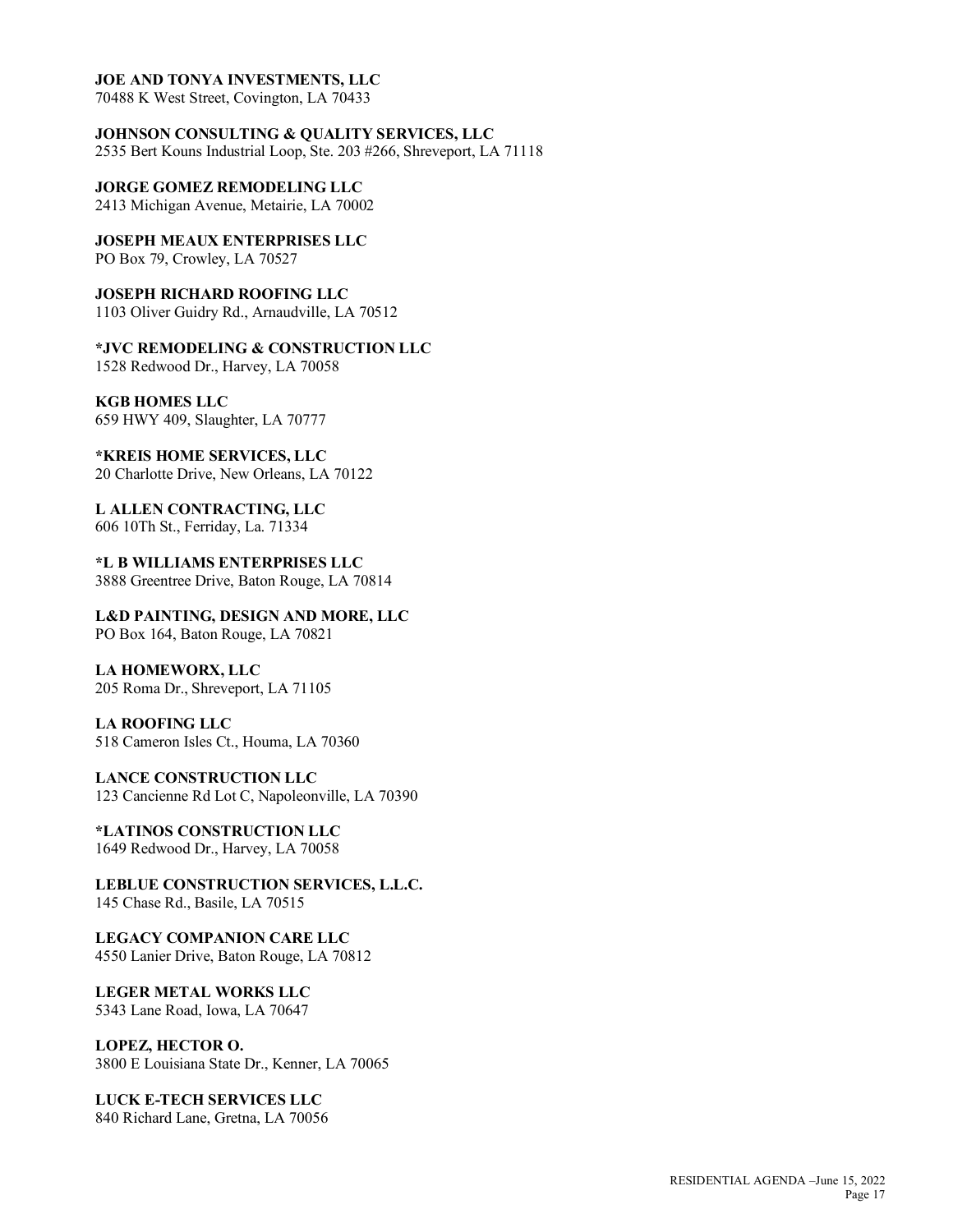### **MALCOLM ADAMS ROOFING, LLC**

1912 GLENMORE Avenue, Baton Rouge, LA 70808

**MATT VICKNAIR CONSTRUCTION, LLC** 21160 Live Oak Ln., Ponchatoula, LA 70454

**MC SERVICES NOLA, LLC** 8928 Inez Drive, New Orleans, LA 70123

**\*NEXT GEN CONSTRUCTION LLC** 125 Oak Ridge Dr., Benton, LA 71006

**\*NOVA CONTRACTORS LLC** 3606 S. Loyola Dr. Apt 190, Kenner, LA 70065

**NYLES ROOFING AND CONSTRUCTION LLC** 2205 Pirate Dr., Chalmette, LA 70043

**NYX INVESTMENTS LLC** 832 Ginette Dr., Gretna, LA 70056

**OROZCO ROOFING AND CONSTRUCTION LLC** 209 W. Joseph St., Gonzales, LA 70737

**\*PLAISANCE HOME IMPROVEMENT LLC** 138 Merian St., Schriever, LA 70395

**PLAYAS CONSTRUCTION LLC** 3159 Dawson St., Kenner, LA 70065

**POWERHOUSE CONCRETE LLC** 3433 Hwy. 190 PMB 367, Mandeville, LA 70471

**PRECISION LANDSCAPE, L.L.C.** 40160 River Winds Ct., Gonzales, LA 70737

**PRUSAK ROOFING, INC.** 936 Conti Unit 7, New Orleans, LA 70112

**\*QUALITY ERECTIONS LLC** Highway 14 East, Bell City, LA 70630

**QUINTANILLA BROTHER'S ROOFING AND REMODELING, LLC** 5183 Orleans Way, Marrero, LA 70072

**R.E.I. HOME IMPROVEMENT LLC** 988 N47th St., Baton Rouge, LA 70802

**REFORM CONSTRUCTION & DEVELOPMENT LLC** 8260 Colony Ct., New Orleans, LA 70126

**RELEFORD CONSTRUCTION LLC** 2803 7Th Street, Lake Charles, LA 70615

**REMA CONSTRUCTION SERVICES, LLC** 3402 Sundorn Street, Jefferson, LA 70121

**\*RENOVATIONS BY JASON LLC** 36858 Wes Oberry Rd., Pearl River, LA 70452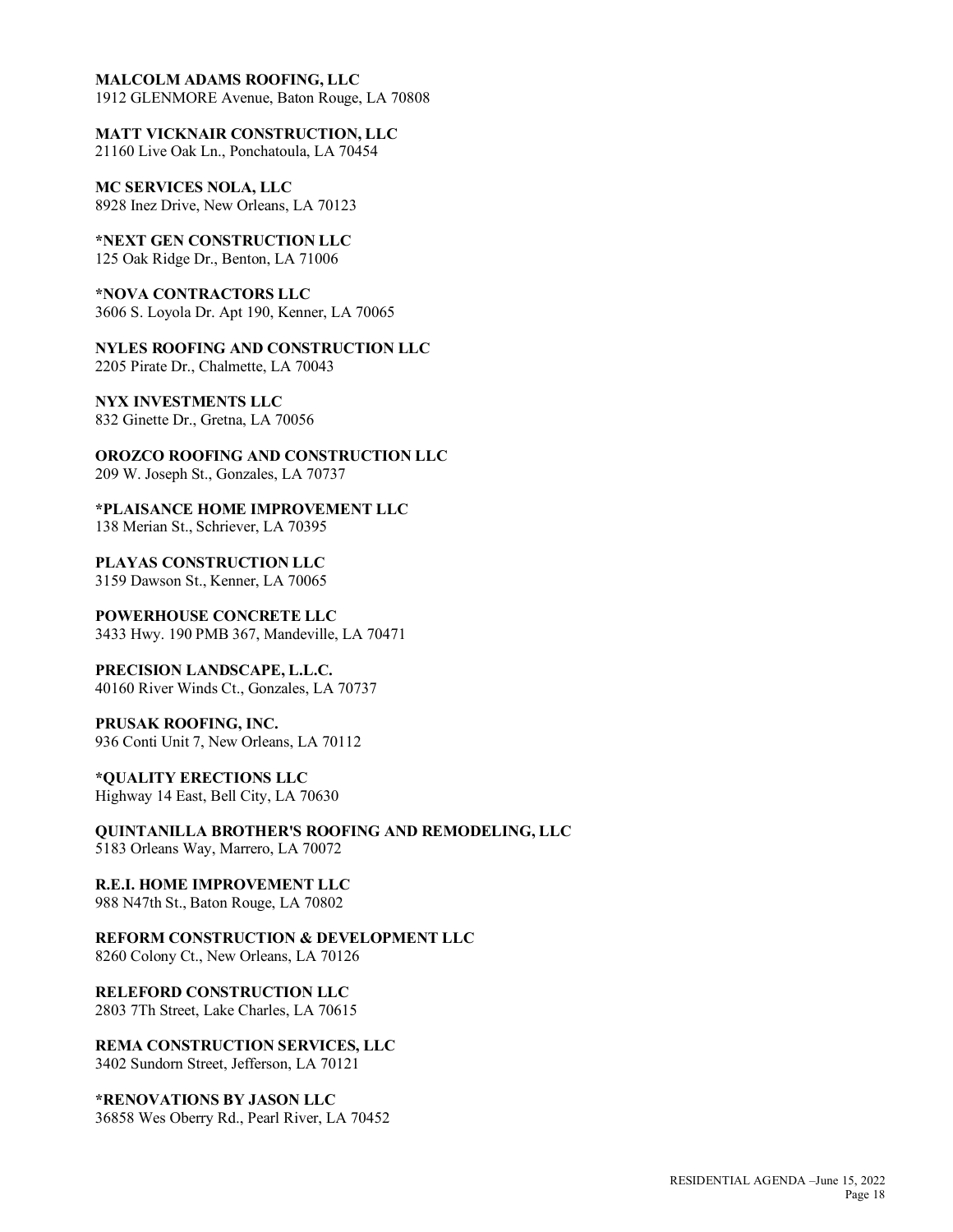#### **RICH IMPROVEMENTS OF ACADIANA LLC**

116 Sweet Olive Lane, Youngsville, LA 70592

**ROBERSON, LIZ HAYES** 4515 Monticello Blvd., Baton Rouge, LA 70814

**RONNY SALAS GENERAL CONSTRUCTION LLC**

8000 Warsaw St., Metairie, LA 70003

**ROSS BRUCE SERVICES, L.L.C.** 336 East 71St Street, Cut Off, LA 70345

**\*ROYAL RESTORATION 2012 LLC**

4300 Lemon St., Metairie, LA 70006

**RX3 RHODES RESTORATION AND RENOVATIONS LLC** 302 Crossing North St., Thibodaux, LA 70301

**S & G CONSTRUCTION LLC** 253 Levi Gremillion Rd., Plaucheville, LA 71362

**SAGE SURFACES LLC** 33300 Egypt Lane, Suite A-400, Magnolia, TX 77354

**SHINGLE SOLUTION LLC** 304 Belle Grove Blvd., Lafayette, LA 70503

**\*SHIREY, RAYMOND** 6482 Surrey Lane, Zachary, LA 70791

**SHOCK INC.** 9190 Robin Street, Bay Saint Louis, MS 39520

**SILVA, JOSEPH ALFRED** 924 Poplar St, Denham Springs, LA 70726

**SOUTH TEXAS CONTRACTORS & ROOFING LLC** 323 Oak Glen Dr., San Antonio, TX 78209

**SOUTHERN ODDS & ENDS LLC** 152 Pitre St., Houma, LA 70363

**SPANKY'S REMODELING AND REPAIR LLC** 505 Dorsey Road, New Iberia, LA 70563

**STEVENS, MALIK G.** 105 Tas Street, Suite 101, Scott, LA 70583

**STOUT, JERRY CAMERON** 11923 Joor Rd., Baton Rouge, LA 70818

**SUCCESSFUL INVESTMENTS LLC** 125 Elm St., Hahnville, LA 70057

**\*SUPERIOR ROOFING, LLC** 410 Highland Dr., Pineville, LA 71360

**SWARTZ PAVING, LLC** 2012 East Perkins Ave., Sandusky, OH 44870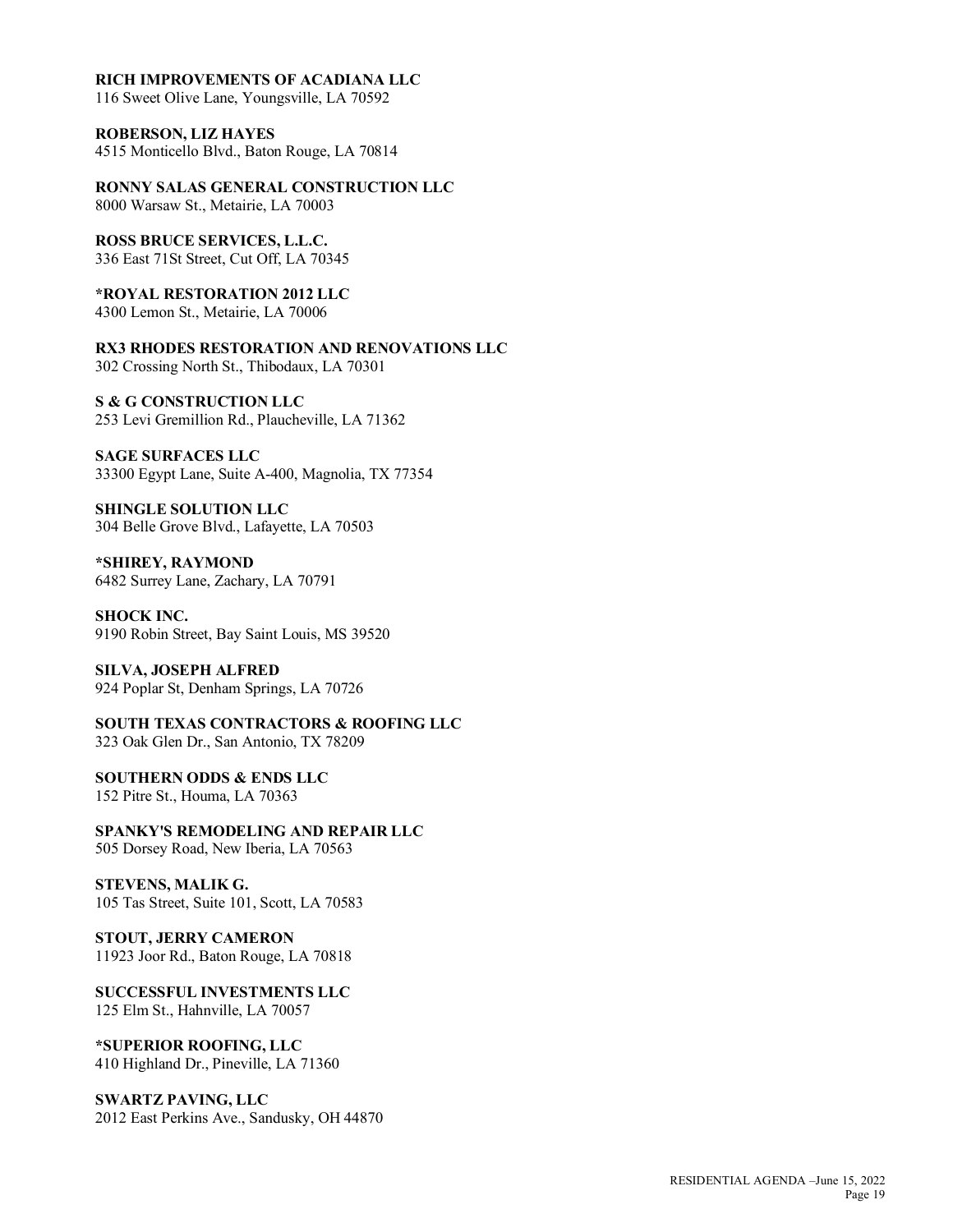#### **TABORA CONSTRUCTION LLC**

15319 Point Chenier Ave., Baton Rouge, LA 70817

**TAYLORMADE CONCRETE LLC** 3401 Edenborn Avenue Apt 315, Metairie, LA 70002

**TEC GENERAL SERVICES LLC** 2733 Cardinal Dr., Marrero, LA 70072

**\*TENDER CARE LAWN SERVICE, LLC** 1497 W. Houston River Rd., Sulphur, LA 70663

**THOMAS MASONRY AND CONSTRUCTION LLC** 313 Levron Street, Houma, LA 70360

**TOP PRIORITY CONSTRUCTION LLC** 1364 Hwy 360, Palmetto, LA 71358

**TOPPNOTCH BUILDERS LLC** 241 North 9th St., Eunice, LA 70535

**TORRES DRYWALL LLC** 3001 Donald Dr., Bossier City, LA 71112

**\*TOTAL SOLUTIONS, LLC**

609 Parlange Cir., Shreveport, LA 71115

**\*TRIANGLE DJ CONTRACTORS LLC** 6115 Camp Bowie Suite 225, Fort Worth, TX 76116

**TRIGG, JOHN** 4036 St Charles Ave., New Orleans, LA 70115

## **\*TSWT ACQUISITION INC.**

1220 S West End Blvd., Cape Girardeau, MO 63703

**TURNBULL FAMILY PROPERTY MANAGEMENT LLC (TFPM)** P.O. Box 56914, New Orleans, LA 70156

**URISTA, JOHN** 2012 Royal Oak Place, Spring, TX 77380

**\*VENTURA, ROBERTO** 1910 Normandy Dr., Irving, TX 75060

**VICTOR C HOME RENOVATION AND CONSTRUCTION LLC** 1032 Sandalwood Dr., Harvey, LA 70058

**VICTORY'S RENOVATIONS & HOME REPAIRS LLC** 10 Myrtle Hill Dr., Destrehan, LA 70047

**\*VISCAYA RENOVATIONS LLC** 240 Topeka St., Shreveport, LA 71101

**WALTON, JIMMY R.** PO Box 286, Harrisonburg, LA 71340

**\*WHIP'S ROOFING AND SIDING LLC** 68 Monterrey Ave., Kenner, LA 70065